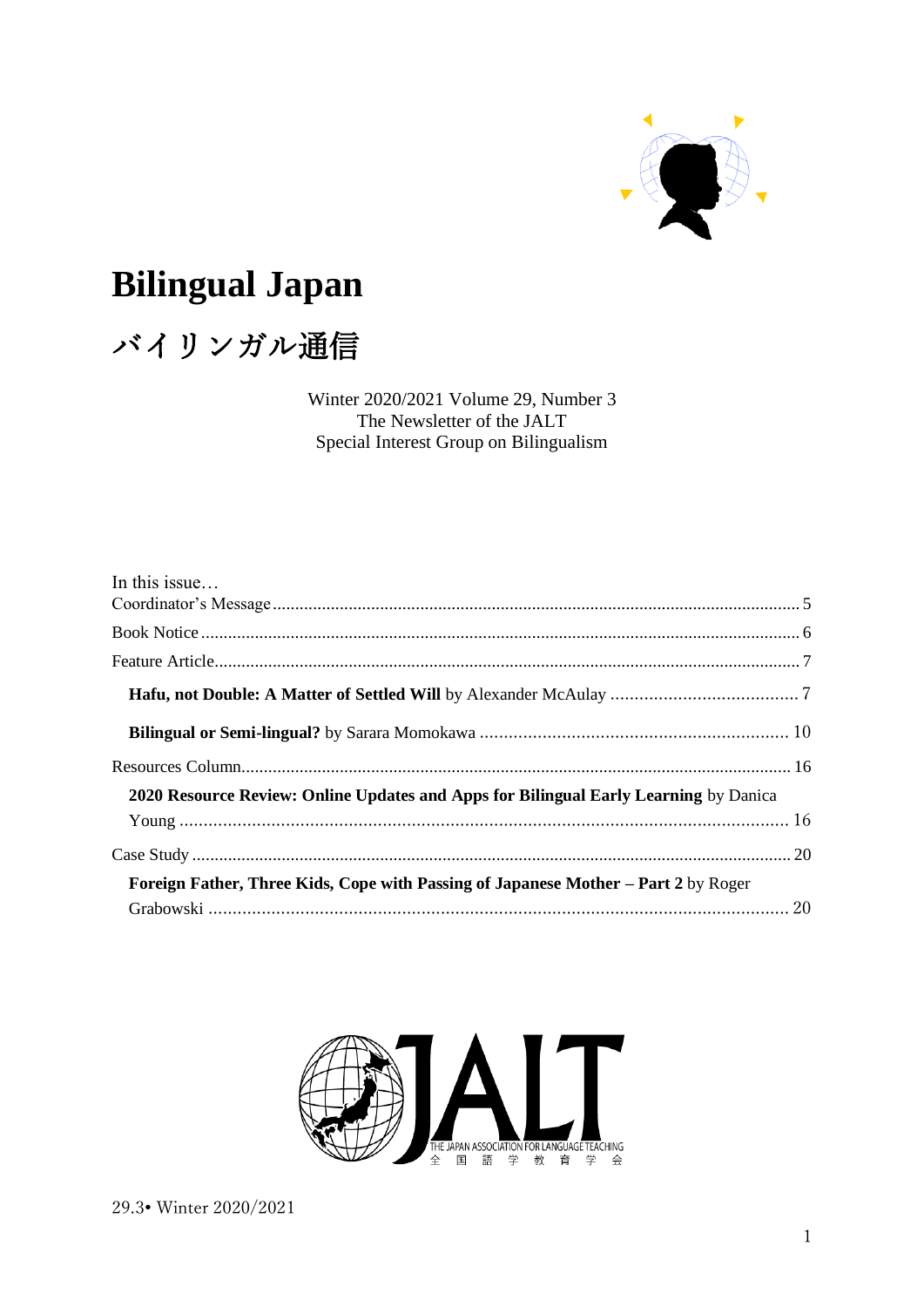|  | Bilingualism SIG Decision-Making Team |  |
|--|---------------------------------------|--|
|--|---------------------------------------|--|

|                                                                                                     | Coordinator                                                                             | <b>Treasurer</b>                                                                                |                           | Director of                                                                           |                                                       | <b>Director of Program</b>                                     |
|-----------------------------------------------------------------------------------------------------|-----------------------------------------------------------------------------------------|-------------------------------------------------------------------------------------------------|---------------------------|---------------------------------------------------------------------------------------|-------------------------------------------------------|----------------------------------------------------------------|
|                                                                                                     | 会長                                                                                      | 会計                                                                                              | <b>Membership</b><br>会員書記 |                                                                                       | 計画推進委員                                                |                                                                |
| Alexandra Shaitan<br>alexshaitan@yahoo.co<br>m                                                      |                                                                                         | <b>Tim Pritchard</b><br>timnosuke@hotmai<br>1.com                                               |                           | <b>Blake Turnbull</b><br>blaketurnbull@hotma<br>il.com                                | Diane Lamb-Obara<br>dianelamb.ohiojapan@gm<br>ail.com |                                                                |
|                                                                                                     | <b>Publicity Officer</b><br>広報担当<br>Lauren Landsberry<br>laurenlandsberry@gma<br>il.com | Director of<br><b>Publications</b><br>広報委員長<br>Stephen M. Ryan<br>stephen05summer<br>@yahoo.com |                           | <b>Journal Editor</b><br>ジャーナル編集者<br>Stephen M. Ryan<br>stephen05summer<br>@yahoo.com | Risa Hiramatsu                                        | <b>Newsletter Editor</b><br>ニュースレター編集者<br>$e18d1101@soka-u.jp$ |
| <b>Additional SIG Officers</b><br><b>International Liaison</b><br>Member-at-large<br>国際仲介委員<br>庶務委員 |                                                                                         | <b>Directors of Newsletter</b><br>Distribution / 通信配                                            |                           | Regular<br>Column<br>Editors/                                                         |                                                       |                                                                |
|                                                                                                     | Vacant                                                                                  | Masae Takeuchi<br>masae.takeucki@vu.edu.au                                                      |                           | Sorrell Yue<br>yue079650@gmail.com                                                    |                                                       | 通信編集員                                                          |
|                                                                                                     |                                                                                         |                                                                                                 |                           |                                                                                       |                                                       | Alec McAulay,<br>Ron Murphy,                                   |
|                                                                                                     |                                                                                         |                                                                                                 |                           |                                                                                       |                                                       | Christie,                                                      |
|                                                                                                     |                                                                                         |                                                                                                 |                           |                                                                                       |                                                       | Provenzano,<br>Diane Lamb-<br>Obara                            |
|                                                                                                     | <b>Website Editor</b>                                                                   | <b>Bilingjp Listowner</b>                                                                       |                           | York Weatherford                                                                      |                                                       | Proofreading:                                                  |

yorkweatherford@gmail.com Josh Norman

Lance Stilp lancestilp@gmail.com

ー

ウェブサイト編集者

Stephen M. Ryan stephen05summer @yahoo.com

**Bilingjp** リストオーナ

# **Contribute to** *Bilingual Japan*

*Bilingual Japan* is the official newsletter of the Bilingualism Special Interest Group (B-SIG) of the Japan Association for Language Teaching (JALT). The purpose of this publication is to provide B-SIG members with articles and reports about bilingualism research and bilingual child-raising in Japan. *Bilingual Japan* also provides information about recent B-SIG activities.

**The content of this newsletter depends on contributions from its readers.** All SIG members and other interested parties are invited to submit articles or reports for inclusion in these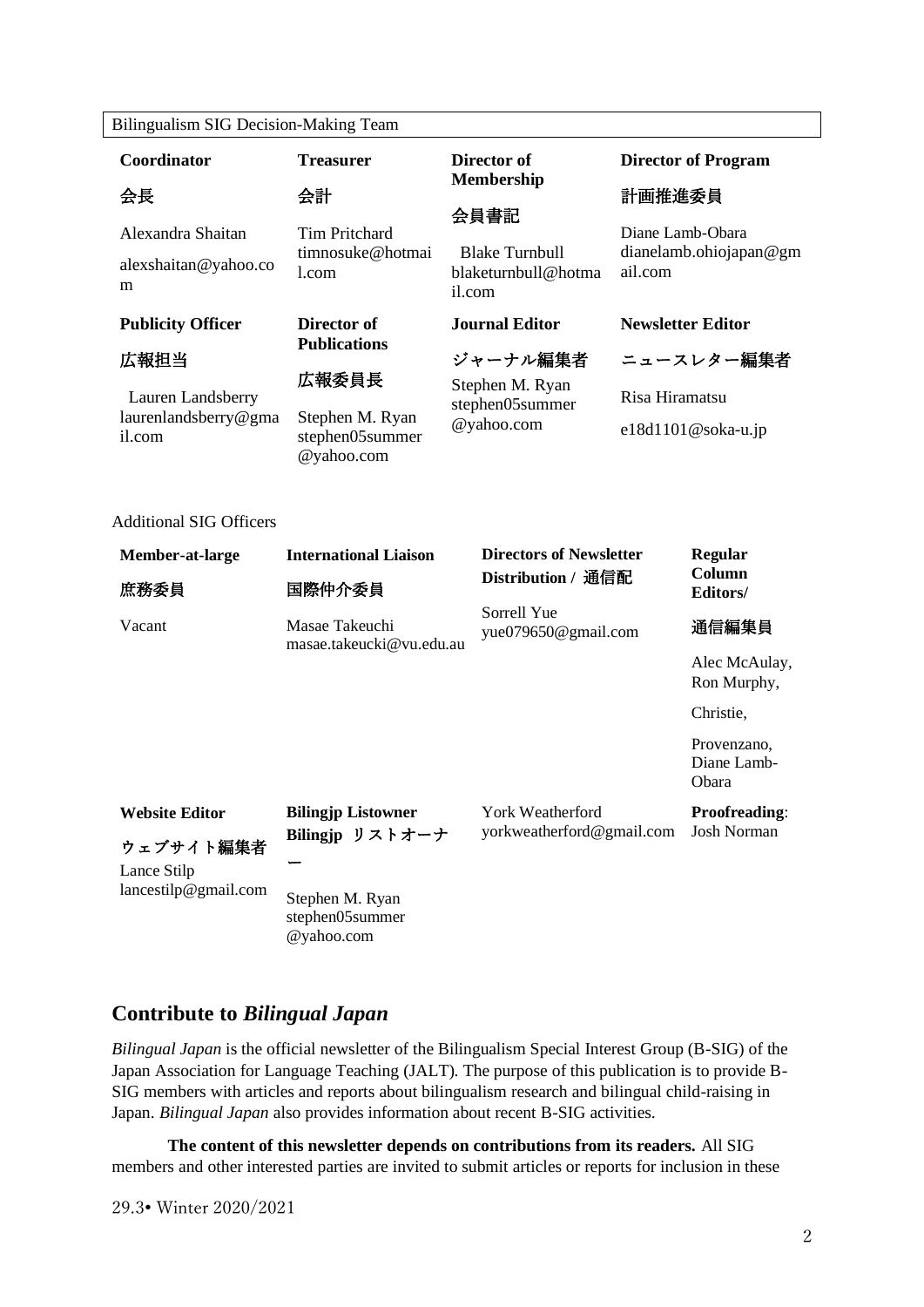pages. Start by writing about your family's experience or something about bilingual parenting that concerns you. Even if you feel that what you have to say is trivial, there is always someone who will be interested. Everyone has a story to tell, and we look forward to hearing yours.

#### **Regular Columns**

•Consult the description at the top of each of the Regular Columns in this issue.

- •Length: 1500 3000 words
- •Submit articles to the respective column editors.

#### **Feature Articles**

•These articles are longer and/or deal with topics not covered by the Regular Columns.

•Length: Up to 3,000 words or longer.

•Submit articles to the editor at e18d1101@soka-u.jp

#### **Guidelines for Case Study Articles for the JALT Bilingualism SIG newsletter**

The goal of a case study is to show how the process of teaching\* and acquiring a minority language & culture is carried out in individual cases. Writers should clearly explain to the reader the relevant information regarding the main characters of the story, the situation that these characters came from and/or are presently in, and the strategies and methods used to advance toward the stated goal. While a case study is usually written by a parent about that parent's child or children, any contributor who is suitably informed about a particular situation is eligible to submit an article for publication.

Obviously, contributors should keep in mind their audience. Most Bilingualism SIG members (numbering over 200, all of whom receive three online issues annually) have various years of experience in this field. Many joined the SIG when their children were young, hoping to learn how to raise their children to be bilingual, bi-literate, and bicultural. A contributor should strive to contribute to our readers' desire to know and learn, keeping in mind that our members have a wide range of personal backgrounds, current family circumstances, and material and social resources.

(Terms such as 'teaching', 'teachers', 'learning', etc. are used broadly in these guidelines and can/do include people, practices, and experiences beyond a traditional school environment.) **Submission guidelines:**

It is advisable to check with the editors before writing your article. It is best to propose an idea or an abstract and then proceed upon the editors' feedback. Reading past case studies is advisable.

Deadlines are the middle of January, April, and September. Articles should be 1500-3000 words, though exceeding the upper cap, within reason, can usually be accommodated. In certain circumstances, much longer articles are accepted but may be split into two parts, appearing in successive issues. Check with the editors on this.

#### **Editorial guidelines:**

Case studies in this newsletter are generally not academic in nature. Rather, they are a focused narrative on the real experiences of people in specific situations. References to research and theory, if used at all, should be used sparingly. Many case studies are fine without such references. However, meandering narratives will be rejected or sent back for revision. Articles should convey a clear story that reveals the efforts and outcomes towards teaching and learning of the target language and/or culture, whether successful or not.

# **Article structure:**

# **- Introduction**

This first part of your article should provide the relevant information about the 'teachers' and 'learners' (often the parents and children) – demographics, past and current residencies, education history, language abilities, teaching strategies and methods, lifestyle and social circumstances, etc. Pseudonyms are acceptable but should be acknowledged. A thesis statement of sorts should be included to alert the reader to the direction and scope of the article.

## **- Body**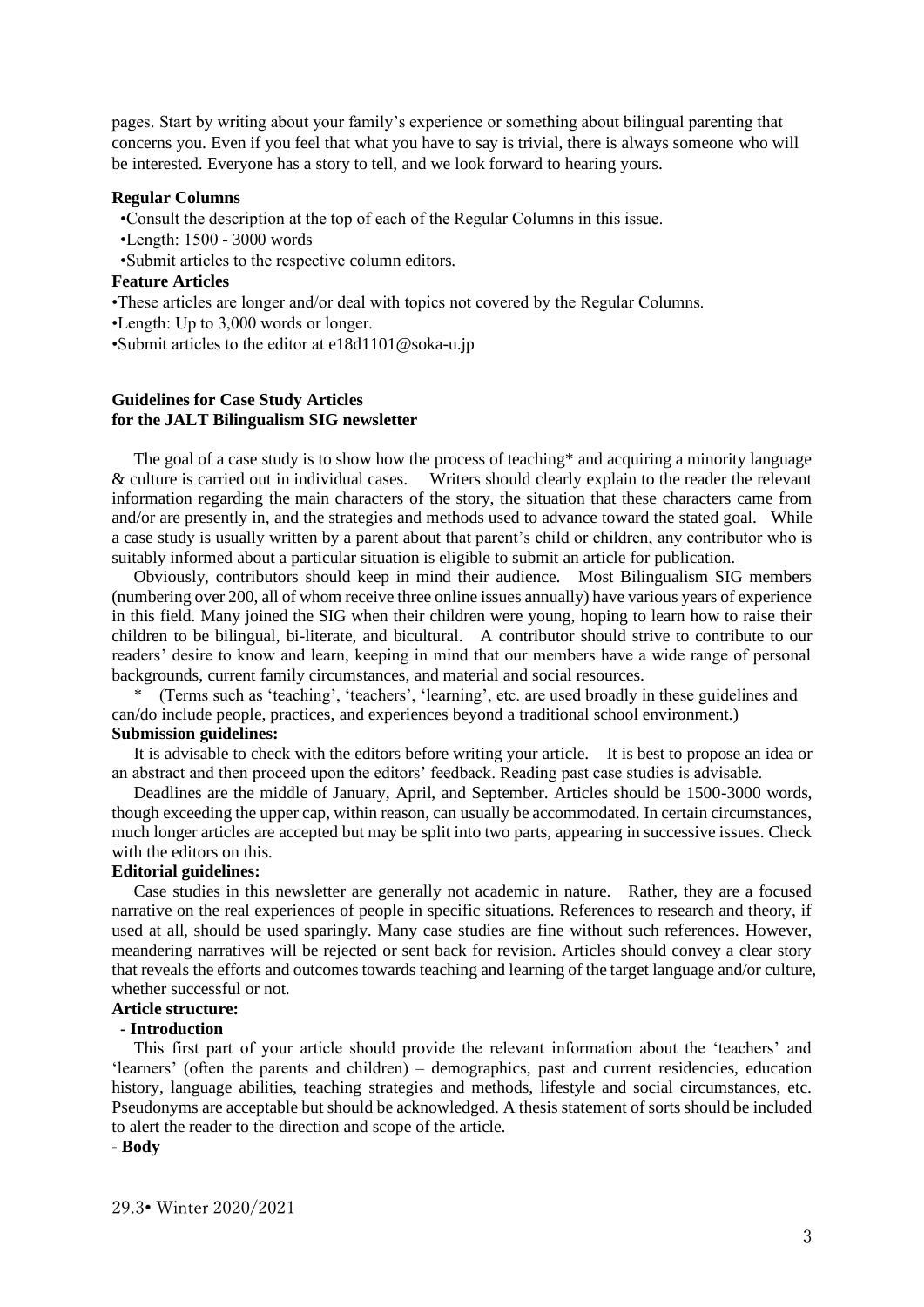This section should clearly deal with the main events of the article. Convey the steps taken to address the problems stated in the (so-called) 'thesis statement' and the results of those steps. This is sometimes the most personal part of an article, and conveying the thoughts, feelings, and behavior of the participants towards successes or failures can be powerful. Be fair, be accurate, and be honest.

Typically, there is a third party involved in a case study -- a teacher, principal, a school, family member, a 'Saturday School' board member' etc. It is beneficial to the reader to explain this party's position and behavior adequately and honestly.

Details matter. Explain the methods you use in enough detail to give the reader a sense of how that method worked in those circumstances. For example, methods might include reading English books at bedtime, Skype sessions with cousins back home, Saturday school projects, daily 'English-only' periods, or home-school routines. Helpful detail would include any 'spin-off' activity *vis a vis* bedtime reading; particulars of Skype sessions, i.e. do the kids just 'wing it' or are talking points set up beforehand? What is the proficiency or 'success' of the exchanges? What excites kids in Saturday Schools to do mid-week English homework in preparation for the Saturday lesson? What are the social benefits of such an arrangement? For periods where 'English-only' is in effect, how does the child respond? Do all siblings, or spouse, participate? To what affect?

## - **Conclusion**

Wrap up your article by briefly summarizing the wins and losses, what you have learned, and the path forward in the long and winding road ahead.

In the end, as a case study contributor, you are a storyteller. As always, good stories have drama, suspense, protagonists who struggle, antagonists who thwart, success, failure, humor, irony, courage, uncertainty, etc. Most importantly, good stories always connect with the reader. Your reader will be much like you -- having much on the line, such as a precious child who they dearly want to succeed in life. Your story will resonate with them. Tell it well.

#### **Contacts:**

Case study co-editors

Alec McAulay - tokyomcaulay@gmail.com Ron Murphy - murphy@ehime-u.ac.jp Newsletter editor

Risa Hiramatsu - [e18d1101@soka-u.jp](mailto:e18d1101@soka-u.jp)

# **DEADLINE FOR THE NEXT ISSUE: April 15th**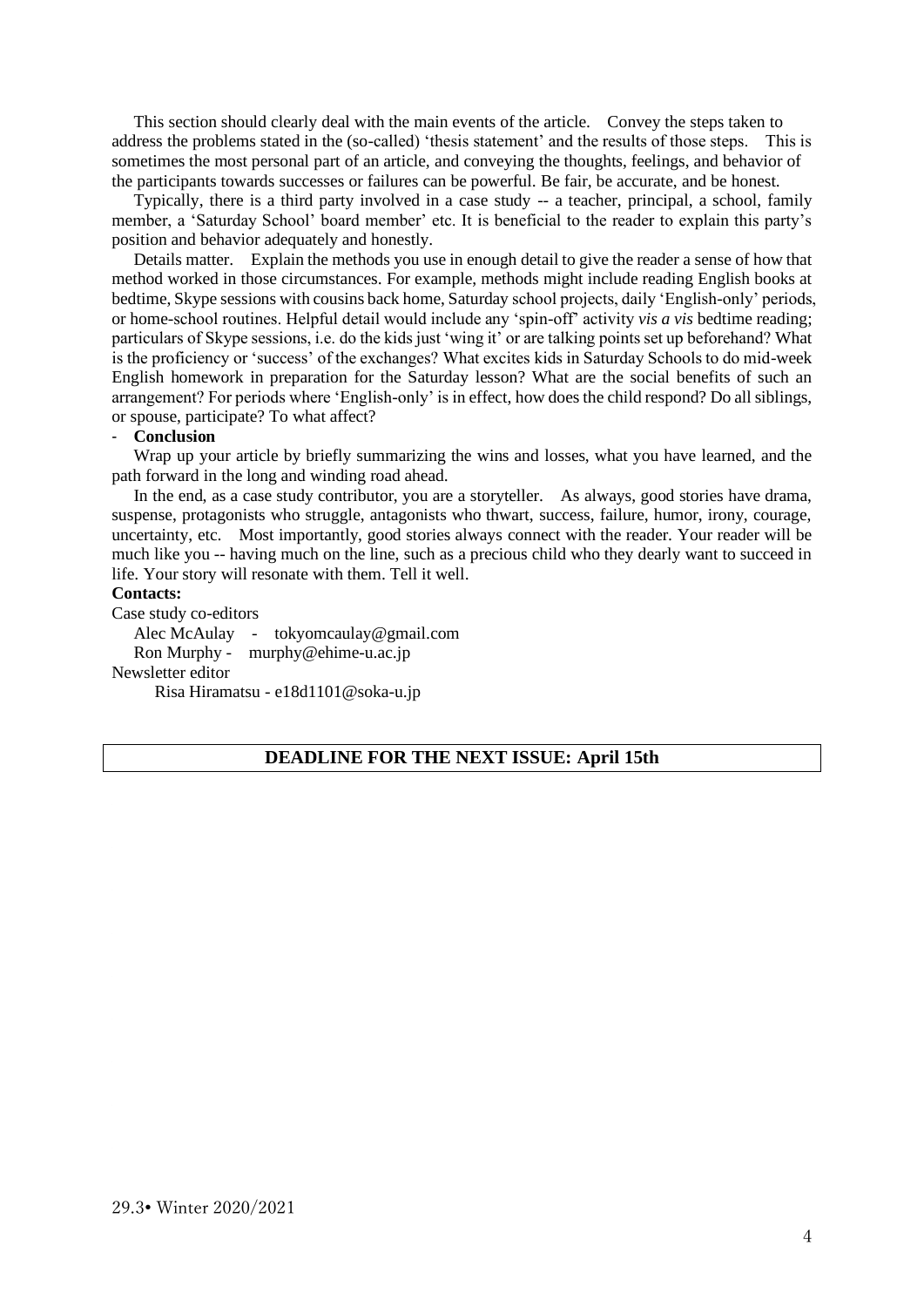# <span id="page-4-0"></span>Coordinator's Message **Dear Bilingualism SIG Members!**

Hope this message finds you well despite the busiest time of the academic year! Firstly, we would like to thank BSIG Officers (https://www.bsig.org/officers) along with **ALL** our Special Interest Group members who have been contributing to the Bilingualism SIG successful activities through long-term membership, presenting and sharing their research and lived experiences at the **PanSIG** and **JALT Bilingualism SIG Forums**, and SIG events related to bi-/multilingualism and bi-/multiculturalism, submitting articles and book reviews to the SIG's newsletter and the **JJMM Journal**, and other various contributions.

A special note from our Programme Chair, Diane Lamb-Obara: **PanSIG Forum 2021!**

**The Bilingualism SIG is inviting parents, along with their children, for a casual "Tea Time and Sweets" interactive event aimed at providing participants with a platform to share their stories and experiences about language learning and growing up bi-/multilingual in Japan. In this laidback forum, we welcome long-time members with advice, as well as newbies looking to learn! Please join us for this exciting time to talk, meet other families, and make new friends!**

PanSIG 2021 will take place May 15-16, 2021 in Mishima, Shizuoka Prefecture. Proposals for PanSIG 2021 must be submitted by **February 1st**, 2021 at **[pansig2021.eventzil.la](https://pansig2021.eventzil.la/)**. Notifications of final acceptance of proposals will be sent via email between mid-February and early March, 2021. Please note that this event will be a hybrid event (partially online). **Also, the PanSIG committee is monitoring the Coronavirus situation closely, and is prepared to move the conference entirely online if needed.**

We would like to express our gratitude and thanks to **Stephen Ryan** and **Risa Hiramatsu** for making sure BSIG publications are delivered timely despite the on-going challenging circumstances that have affected all of us. Our special thanks go to all authors who have shared their work with us via the JJMM and Newsletter publications. We could not have done this without you. In addition, we would like to thank all reviewers for their support and hard work in providing the authors with a relevant constructive feedback and support.

This Newsletter issue showcases contributions from **Alexander McAulay** who provides an insightful discussion pertaining to the on-going debate related to the term 'hafu' used in the context of Japan. **Roger Grabowski** shares a personal case study with readers highlighting an emotional journey of raising three kids as a foreign father and coping with the loss of his wife. **Sarara Momokawa** discusses the issue of bilingualism and/or semi-lingualism that many of us could relate to. **Danica Young** shares an update on a variety of apps Bilingual Early Learning that should definitely be of interest and use to many of us. Thank you very much to all contributors who have kindly shared their work with us.

We thank you all for your support and look forward to hearing from you! Please e-mail Alexandra Shaitan at [alexshaitan@yahoo.com](mailto:alexshaitan@yahoo.com) if you would like to get involved in BSIG activities more actively.

Best wishes,

Bilingualism SIG Coordinator,

Shaitan Alexandra.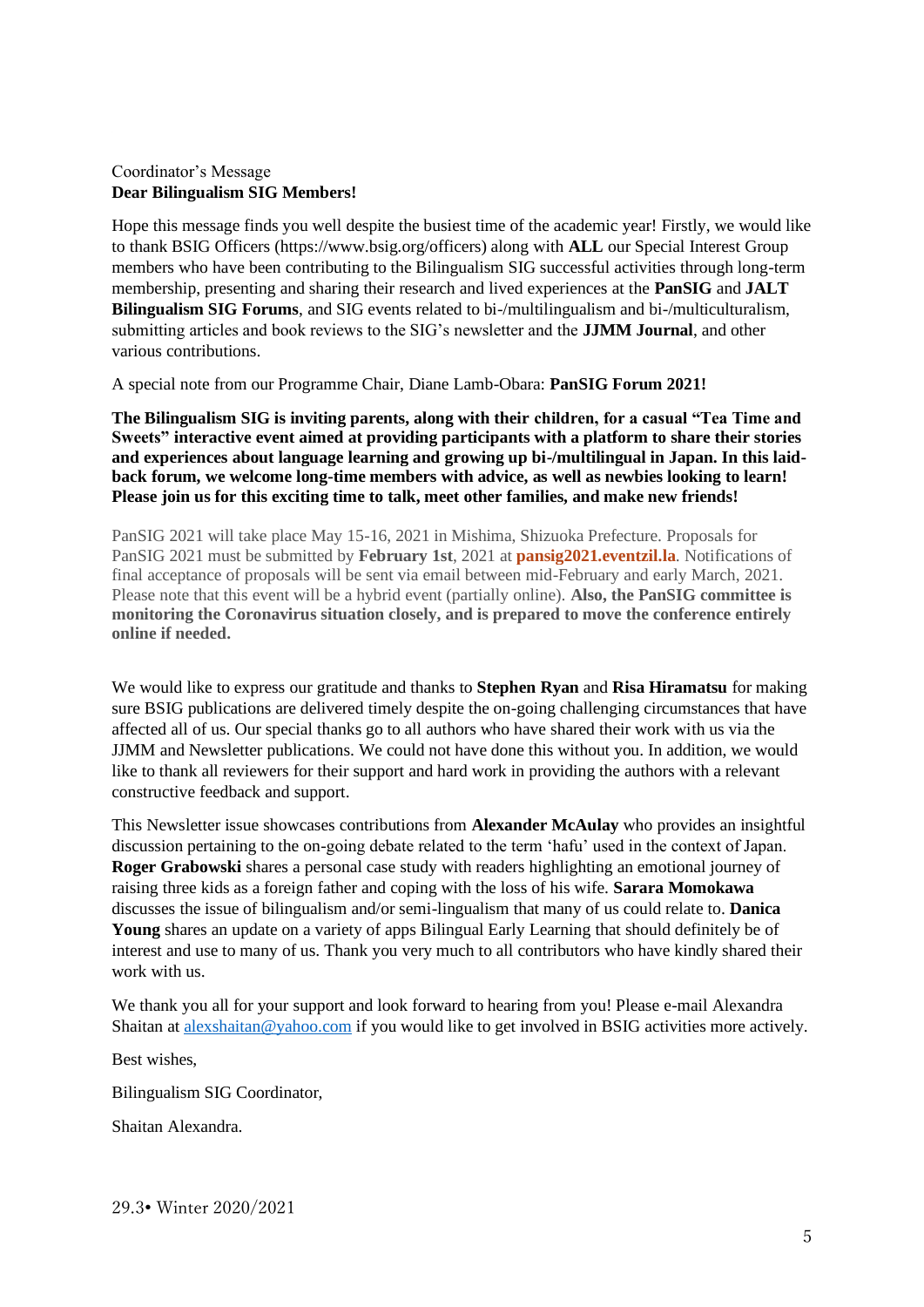<span id="page-5-0"></span>Book Notice

Announcing a major publication from B-SIG founder member, Yamamoto Masayo, of Kwansei Gakuin University

## *Contemporary Studies in Bilingualism and Multilingualism*

First Edition

Four Volume Set

Edited by Yamamoto Masayo

November 2020 | 1 600 pages | SAGE Publications

ISBN: 9789353284596

From the publisher's flyer:

The epoch-making advancement in bilingualism was made in 1962, when Peal and Lambert concluded that bilingual children did much better than monolingual children on both verbal and nonverbal intelligence tests. Much progress has been achieved since then, due to advances in research technology and the increasing number of people speaking a wider variety of languages. Furthermore, the field itself has expanded, as new frontiers of investigation have been explored, including the bilingualism of languages indifferent modes, such as spoken/signed bilingualism. This Major Work builds upon the previous work in the field and extensively covers the recent developments.

More information [here.](https://us.sagepub.com/en-us/nam/contemporary-studies-in-bilingualism-and-multilingualism/book269562#description)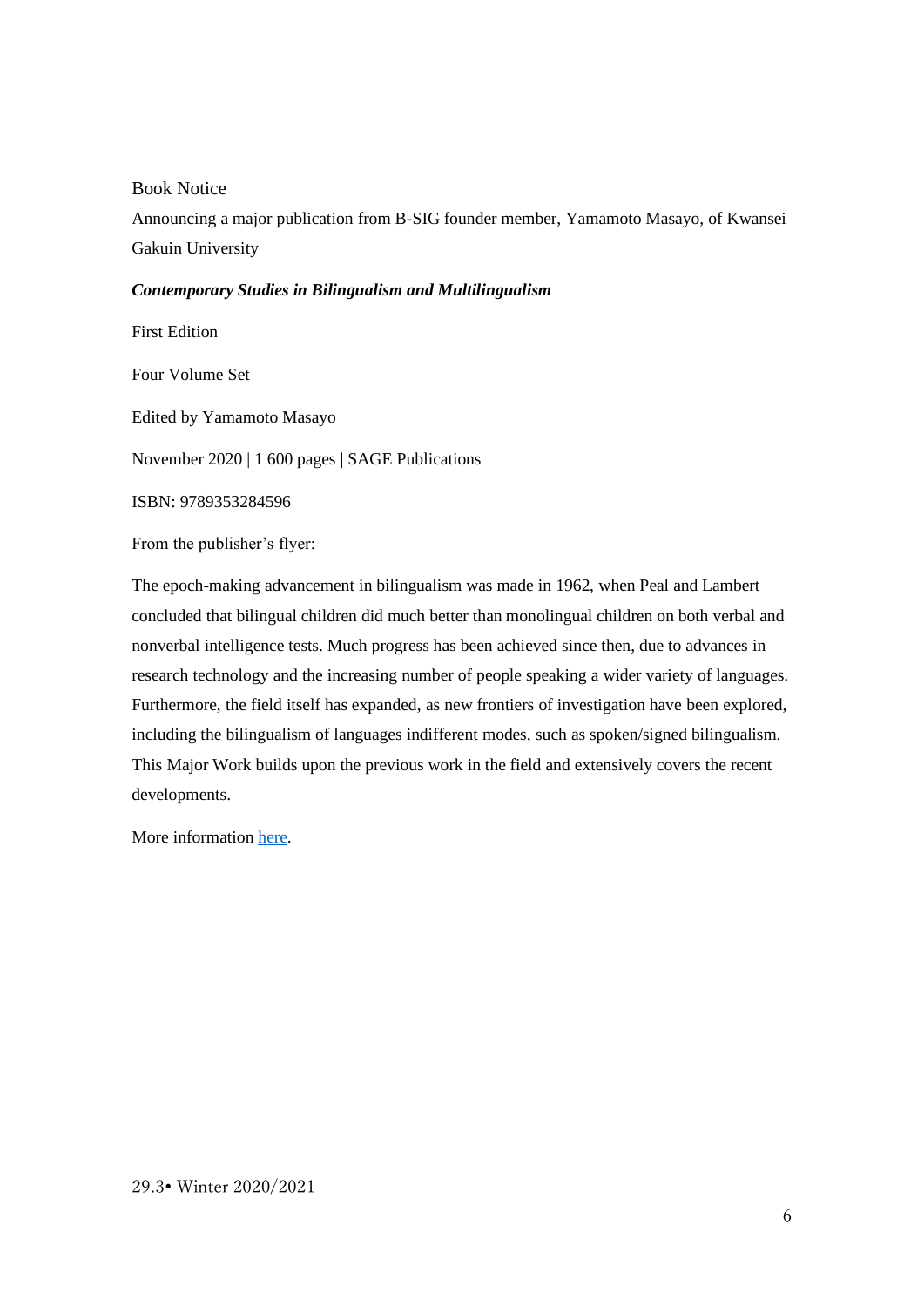#### <span id="page-6-0"></span>Feature Article

Readers are encouraged to submit articles related to various other topics or issues related to language learning, identity, education, or child raising. Please contact the editor Risa Hiramatsu at [e18d1101@soka-u.jp](mailto:e18d1101@soka-u.jp) for more information.

#### <span id="page-6-1"></span>**Hafu, not Double: A Matter of Settled Will** by Alexander McAulay

When my first child was born in 2001, one of the many things I was fretting over as a first-time father was the appropriacy of referring to my child as 'hafu.' I was reassured by my friend Mary, who had attended 'Growing Up Bilingually: The Pleasures and Pains,' a Bilingualism SIG roundtable held at JALT National in 1997 (see Ryan 1998). She told me about the easy acceptance of the term as a mark of selfidentity by many of the participants. The fact that young adult hafu themselves were comfortable with the term helped to assuage my fears. By the time the documentary *Hafu: The Mixed-Race Experience in Japan* was released in 2013, any resistance I had to calling my children hafu had evaporated. Made by two hafu filmmakers, Megumi Nishikura and Lara Perez Takagi, the film further cemented the term 'hafu' as not only acceptable in Japanese society, but as the preeminent term for self-identification among hafu living in Japan. The film spawned a Facebook group, Hafu Japanese, that currently has a membership of over 7,000. Hafu and parents of hafu in the group share and discuss a myriad of Japan- and hafu-related topics, covering the whole spectrum from frothy to

29.3• Winter 2020/2021

weighty. Spending time in the group makes one realize that the term hafu is valued, has utility, and is beneficial to the lived experience of hafu themselves.

And yet, every now and then, someone pops up in the group – invariably a newbie, usually a parent – to suggest that the term is inappropriate and has negative connotations. They argue that it implies 'half of' and not 'whole.' It ignores or eschews the non-Japanese side of the individual. As such, they say, the term 'double/daburu' is more encompassing and apt.

This argument is a fallacy based on the assumption that 'hafu' is an English word. It is not  $-$  it is Japanese. Certainly, it is used by English speakers with knowledge of Japanese society when speaking English. However, the analogy is a statement such as "John is not very genki「元気」 today," or "I'll spend the holiday weekend at my jikka 「実家」 in

Ehime." In these statements, the Japanese word is code-switched into the utterance for convenience, or ease of understanding. A competent English speaker would not use 'genki' or 'jikka' in conversation with someone with no knowledge of Japan or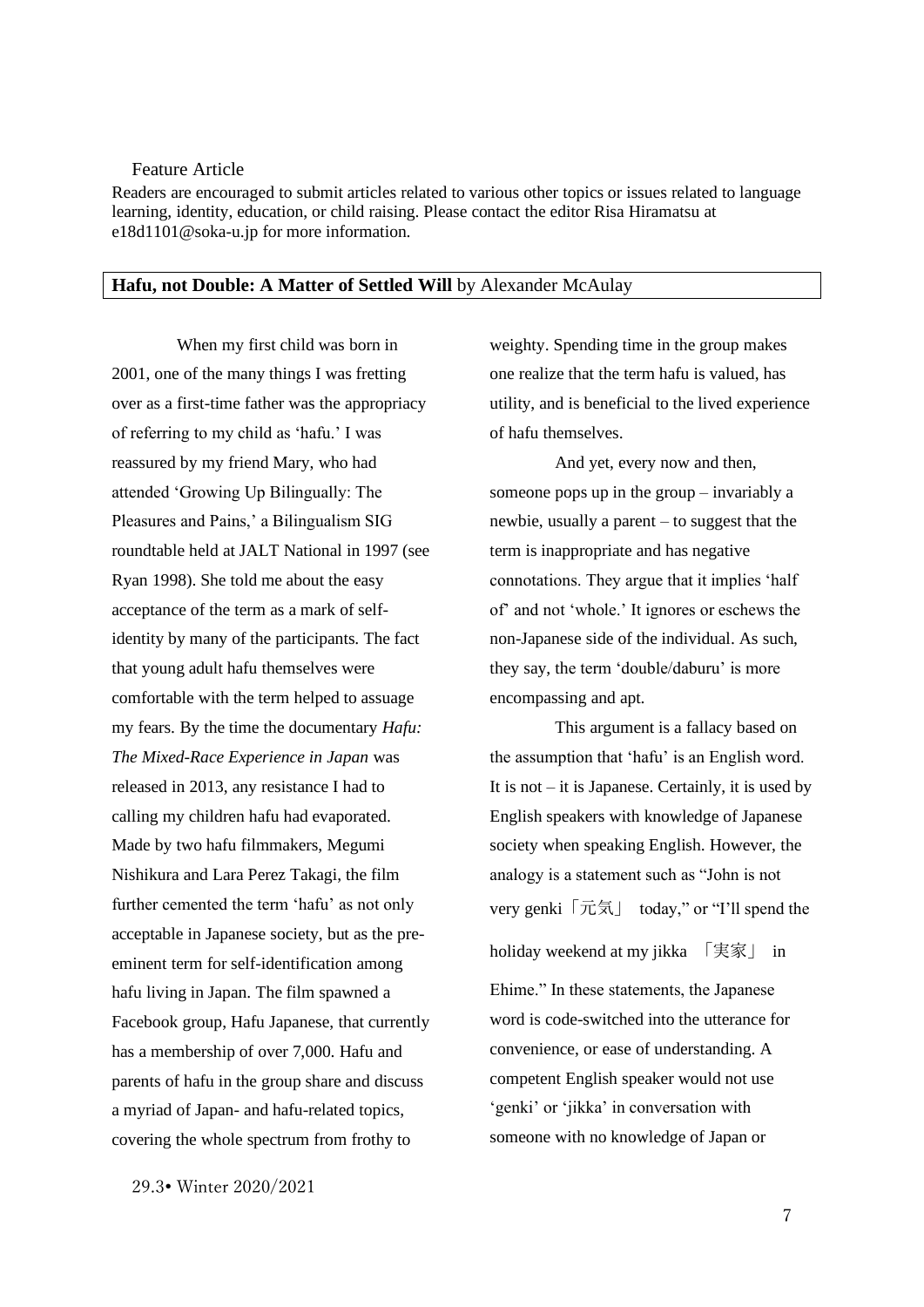Japanese. In this way, the term 'hafu' is used in statements such as "We shouldn't assume that all hafu 「ハーフ」speak English."

For this reason, it is rather peculiar when English-speakers discuss the sensibilities of a Japanese word, 'hafu.' The fact is, it *is* a Japanese word and no matter the etymological connections to the English word 'half,' it does not register as "50 percent" for the Japanese user any more than "nice" in English brings to mind the original Latin meaning of "ignorant" for some English speakers. I would argue that for most Japanese, hafu just means one kind of Japanese person, not someone who is 'less Japanese.' Imagine if, in English, my children were called *go-ju pasento<sup>1</sup>* in British social discourse. In other words, hypothetically, British society adopts the borrowed Japanese word *go-ju pasento* to describe individuals who have one Japanese parent. In this situation, British people might say "Did you know Rie Miyazawa is actually go-ju pasento?" or "Naomi Osaka is probably the most high-profile go-ju pasento these days." No British person who does not speak Japanese would or could take the meaning '50%' from that foreign borrowing. Similarly, English speakers might register 'half' when they hear the Japanese word 'hafu,' but most Japanese speakers do not take the same

meaning. They simply understand that one parent is not Japanese. This is the main reason why using the term 'double/daburu' might be lost on a Japanese if you correct them for using 'hafu' – you are arguing against a point that the Japanese speaker had no intention of making. Whatever 'offence' English-speakers find in 'hafu' does not relate to Japanese, the language and culture where the term lives and breathes. Here in Japan, the term is celebrated and used positively, by both hafu themselves and most Japanese people. To borrow a term from Scottish politics, the term 'hafu' is the "settled will" of the hafu population.

Academic studies support this assertion. Dow (2017) notes that "Many hafu themselves have embraced this label and used it to self-identify" (p. 73), and this is echoed by Oshima (2014) and Yoshida (2014). In media, Tetsuro Miyazaki's *hafu2hafu* project gives voice and image to hafu from around the world. News organizations like CNN now use the term in their coverage of Japan (e.g. Jozuka 2020). Certainly, there are discussions around the term. One issue is the subcategorization of hafu into 'visible' and 'invisible' hafu (i.e. those who 'look foreign' and those who 'look Japanese') and how the media venerates the former. At other times, media will exhibit casual racism against hafu by talking about whether an individual is hafu OR Japanese, seen most recently in the annual New Year's Eve episode of GakiNo Tsukai. Interestingly, the semantic boundaries of the

<sup>1</sup> 五十パーセント/50 percent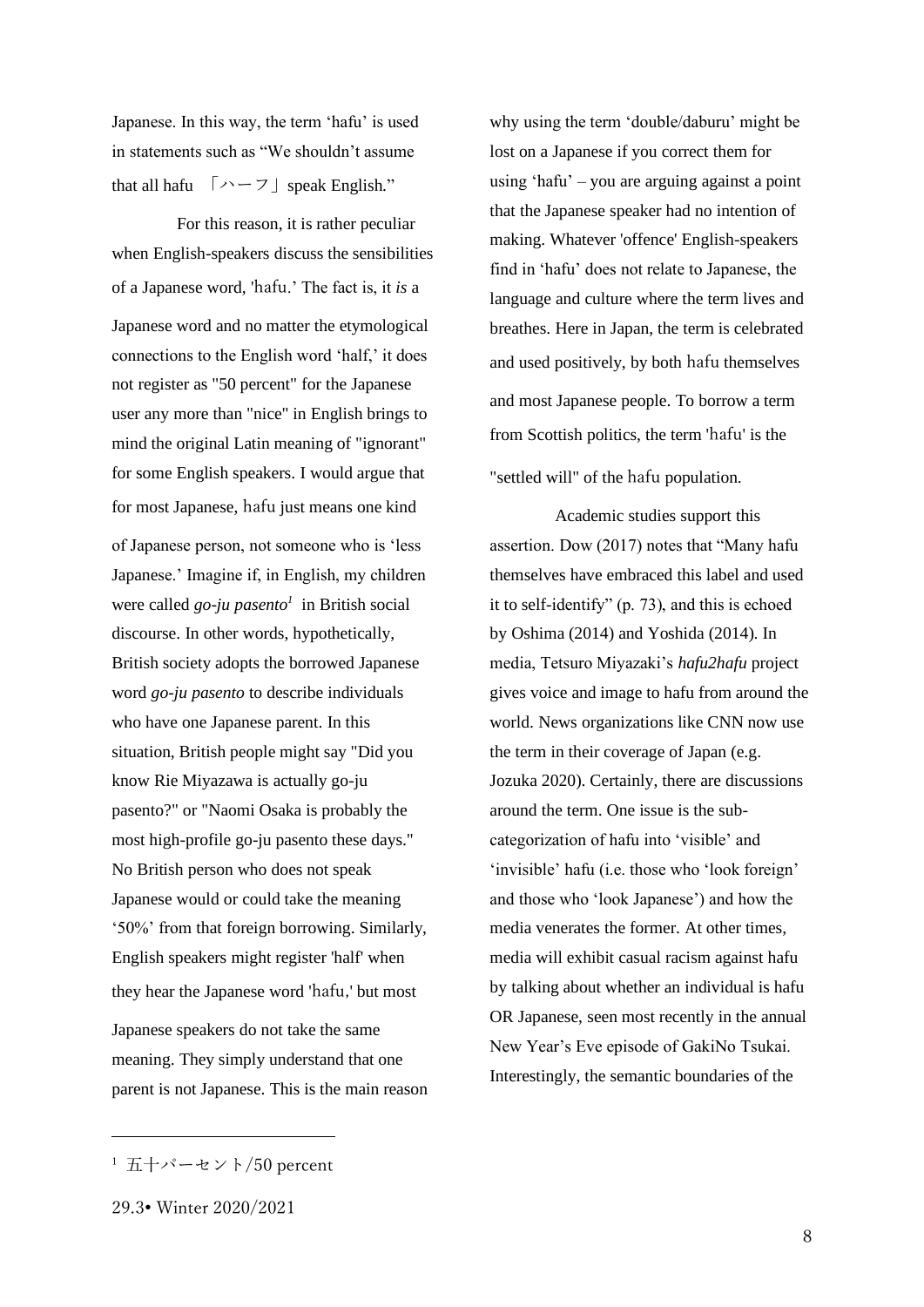term are tested by its application to people who do not have a Japanese parent, in utterances such as "Ken is a Korean-Chinese hafu." However, these discussions do not invalidate the term, but instead are evidence of its usefulness and empowering potential in social discourse.

Times change and language and society evolve, and so the term 'hafu' may in the future be eclipsed by another term. It is quite possible that 'hafu' might appear quaint and dated to future generations. In the present, however, as the *Hafu* filmmakers state, "it is the most commonly used label and preferred term of self-definition." Any parent arguing for 'double' ignores that preference at their peril. Hafu have spoken.

#### **References**

- Dow, E. (2017). Hafu, Double, or Just Japanese: Identity Issues for Multiracial Japanese. *Readings on Diversity Issues: From hate speech to identity and privilege in Japan*. Lulu.
- Jozuka, E. (2020). Japan's hafu stars are celebrated. But some mixed race people

say they feel like foreigners in their own country. *CNN.* 

[https://edition.cnn.com/2020/09/22/asia/japan](https://edition.cnn.com/2020/09/22/asia/japan-mixed-roots-hafu-dst-hnk-intl/index.html)[mixed-roots-hafu-dst-hnk-intl/index.html](https://edition.cnn.com/2020/09/22/asia/japan-mixed-roots-hafu-dst-hnk-intl/index.html)

- Oshima, K. (2014). Perception of Hafu or Mixed-race People in Japan: Groupsession Studies Among Hafu Students at a Japanese University. *Intercultural Communication Studies*,*23*(3).
- Ryan, S. (1998). Growing Up Bilingually: The Pleasures and the Pains. *Bilingual Japan* [monograph] 6. JALT Bilingualism SIG.
- Yoshida, S. (2014). *Being hafu (biethnic Japanese) in Japan: Through the eyes of the Japanese media, Japanese university students, and hafu themselves* (Doctoral dissertation, College of Humanities, University of Utah).

#### **Filmography**

 *Hafu:The Mixed Race Experience in Japan.* 2013. [film, DVD]. Written and directed by Megumi Nishikura and Lara Perez Takagi.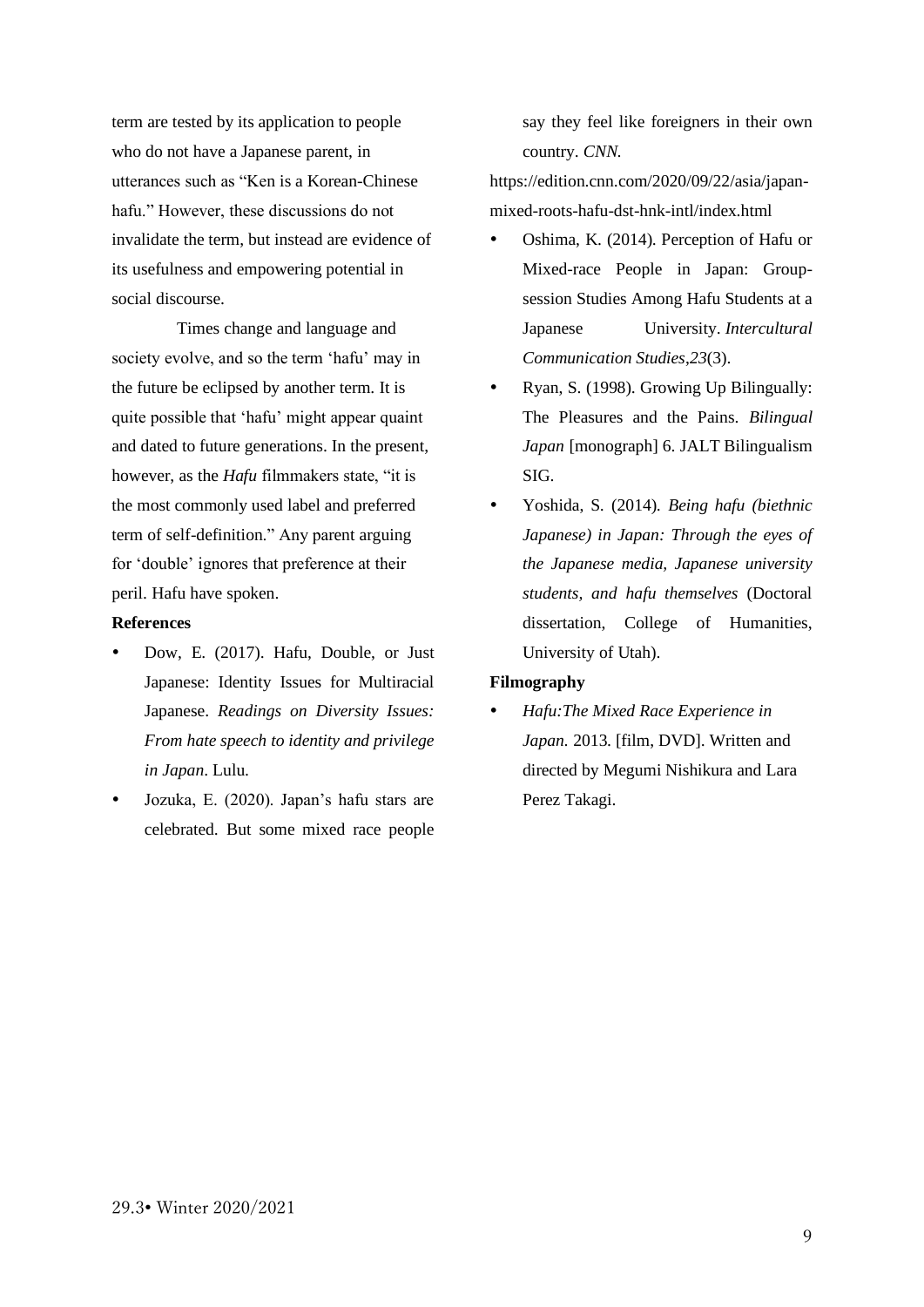<span id="page-9-0"></span>"Are you bilingual?" is a question I am often asked in my home country, Japan. Strangely enough, this often seems to imply being bilingual in Japanese and English. Other languages, while they are no less important, seem to be forgotten. I often hesitate to answer, because the moment I tell them that I grew up in Japan and the U.S., the usual reaction I receive is, "Oh, that's why! You had it easy learning English because you learned it as a child!" What remains seemingly unsaid, but implied is, "And you know, it's not fair. I had to learn English in a non-English speaking environment, so you have no idea how difficult it is to learn English when one is brought up in the Japanese education system." I cannot disagree, because I can only imagine that that would be the case. Yet, I would strongly have to disagree with the part of "having it easy", for I have constantly lived in the fear of becoming a semi-lingual as opposed to a bilingual.

I am ethnically Japanese, but because I was born in Canada, I spent the first three months of my life exposed to some amount of English. I am not sure if this brief period made any durable impact on my linguistic make-up. My parents did tell me that I produced (what seemed to them) unusual babbling as a baby, a kind of babbling that Japanese baby born in Japan would usually not make. Aside from this brief stay in Canada, I lived in Japan until the end of my third elementary school year. My family was scheduled to live in Boston for two

years during my fourth and fifth year of elementary school. My parents sent me to an English conversation class for children about a year before leaving for the States. In addition to these classes, my father taught me English every night after dinner. He was not an English teacher, but as an academician, his English skills in reading and writing were more than sufficient to teach a beginner like me. His pronunciation teaching, however, was not entirely accurate. For years, I pronounced the letter "j" in the French way, because that was what he had taught me. It was only years later, in high school, that a good friend of mine asked me, "Why do you pronounce your js in the French way?" I was stunned to learn of my mistake, but was thankful to have a friend who was kind enough to correct me. I also remember attending a day-camp during the summer at the American School in Japan, in Chofu, Tokyo. I remember enjoying the camp, but I do not think there was enough comprehensible input for me make much progress in English at the time. Also, my elementary school in Japan provided a weekly English class, but it did very little to help me improve my English skills.

As planned, I went to Boston at what would have been the start of my fourth grade in Japan. Because of the different school calendar between Japan and the States, I experienced being a fourth grader for only two months. This did not seem to be much of a problem, because I could hardly understand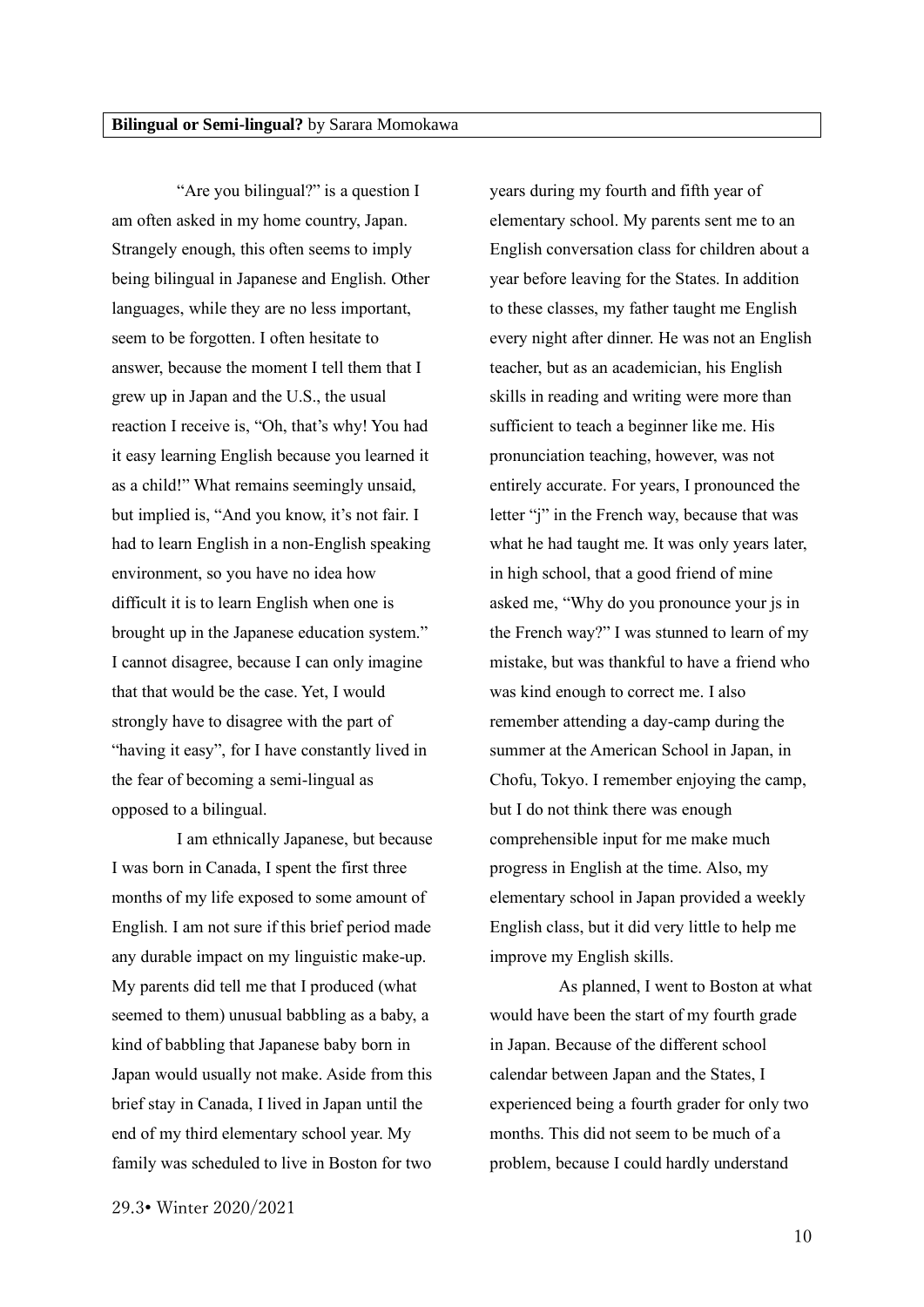what the teacher was saying anyway. I had English as a Second Language (ESL) classes for the first three months, in addition to the regular classes. I was mistakenly put into a high-level class in ESL since I could read English. The teacher, however, had not realized that I could read, but not understand what I was reading. This was in a public elementary school, in what I later found was called the immersion program. For some students, it was not immersion, but submersion. In order to avoid being submerged, I frantically started to read extensively in English. I read aloud the Laura Ingalls Wilder's *Little House on the Prairie* books, as well as *Nancy Drew* mystery stories by Caroline Keene, and R.L. Stein's *Goosebumps* series. Fortunately, I enjoyed reading, so that reading extensively was not a great burden. I could also sense that I was making progress, so I never doubted that I would not be able to speak English in the near future. This kept my motivation high.

29.3• Winter 2020/2021 Not everything was so smooth, however. I struggled to be accepted as a member of my class. But I do remember the moment when I felt I was finally recognized as a valid member of the class community, and that was when I played piano in front of my classmates. I could literally see the change in my classmates' expression, which seemed to say, "Oh wow, she can't speak English, but she can play the piano." Unlike in Japan where one is supposed to be as modest as possible (and possibly hide one's skills for the fear of being seen as a show-off), presenting what one is capable of doing, at least in America,

seemed to be a very good idea.

Meanwhile, my only use of Japanese was at home, with my family. Because there was an active "Japan Society" in Boston, I knew that there were many Japanese children who attended a Japanese school on Saturdays, in addition to their weekday regular schooling in the public education system. The parents of these children chose to send their children there, because they believed that when they went back to Japan, their children would have difficulty readjusting to the Japanese education system. The Japanese school on Saturdays was one way of trying to make sure that their children would not forget their Japanese, and possibly their Japanese identity. For better or for worse, I did not attend the Japanese school, because I was attending a Saturday program at a local music school. As a result, I read and wrote very little Japanese during this period. I was emotionally quite stable, despite my limited English abilities, because I had found a place for myself in this music school. On Saturdays, I was there all day, taking classes in music theory, ear training, choir, jazz, and chamber music, and since the main language was music (and not English), I was able to establish my identity as a child immersed in making music. Years later, I discovered the books written by Minae Mizumura, a Japanese fiction and non-fiction writer, who had also moved to the States as a child (when she was in junior high school). During her first few years in the States, she recounts how she buried herself in reading Japanese literature. I was surprised when I came across this writing, because it had never occurred to me, while I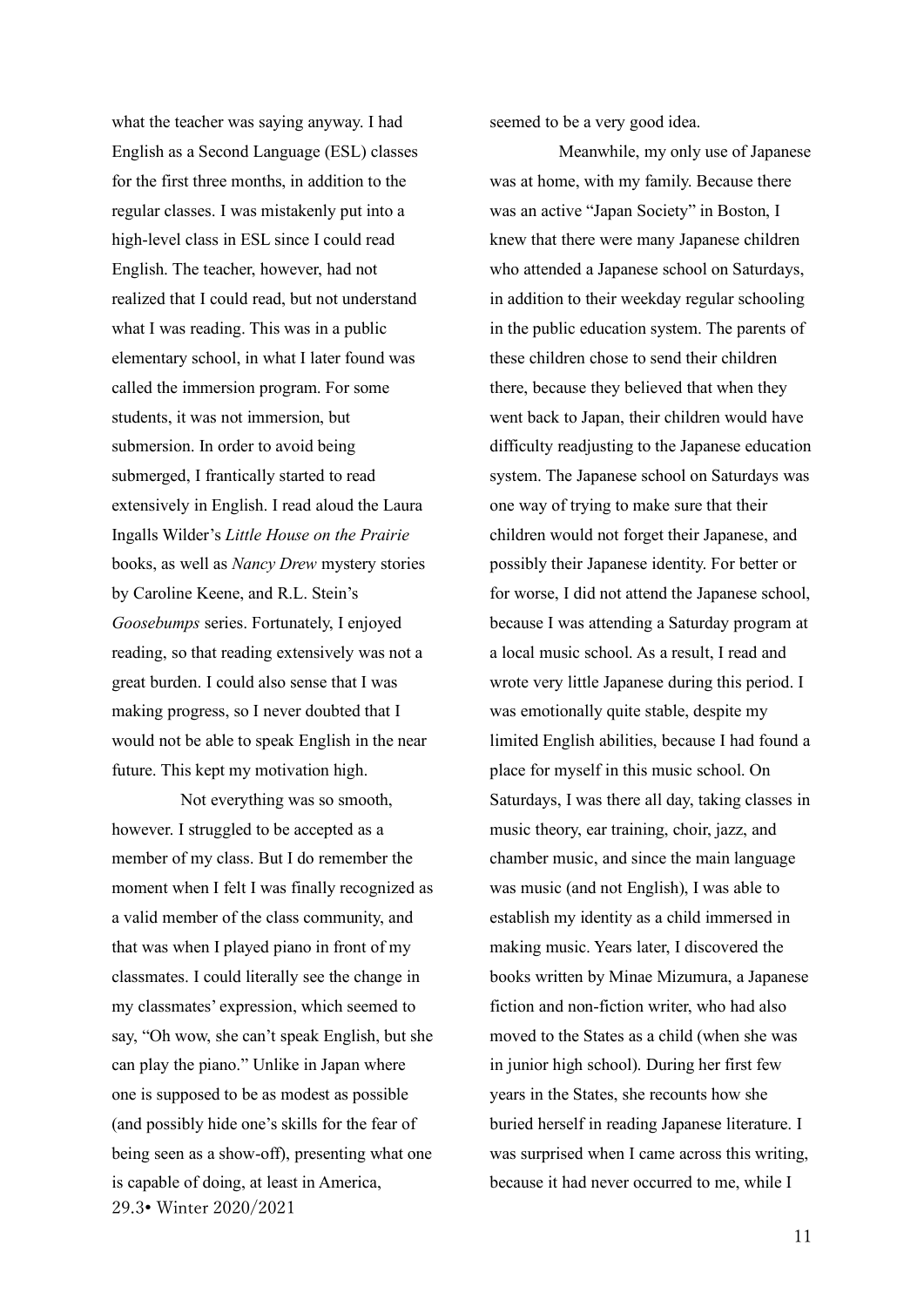was in Boston, to even pick up a book in Japanese. Mizumura recounts how she read Japanese classic literature during her teenage years there, and that through her reading of them, she created an image of Japan that no longer existed, one that was idealized and beautified. The difference between Mizumura and I is that she moved to the States at an age when her identity as a Japanese was already firmly fixed. I, on the other hand, had not yet established any real identity as any individual belonging to a particular country or ethnicity.

29.3• Winter 2020/2021 During my first summer in Boston, I attended a month-long YMCA camp. There were a couple hundred campers, but I did not meet any Japanese-speaking camper or staff during this entire period. Looking back on this, I think this was a fortunate coincidence. I could only rely on myself to deal with this situation. There were daily announcements of the activities that were offered each day, but at first, I always seemed to miss the details. I often went to the wrong activity at the wrong time. But since I had to survive somehow, I started to speak English in whatever way I could. English for survival. That might be the best way to get people to start speaking. My integrative motivation at this time was extremely high, as I wanted to be accepted as a proper member of the camp, and not just as an outsider who happened to be sharing the same physical space. I remember that in one of the campfire sessions we had with our cabinmates, we were each given a few minutes to talk and share a story. I am not sure where I got the courage from, but I remember giving an impromptu speech about how I felt everyone

was a "group" and that I was included in it. On the following day, I noticed that my cabinmates seemed to have grudgingly accepted that at least here was a camper who was not going to keep quiet about being unaccepted and unrecognized. But I now think that this speech had been risky, because I could just as well have been ignored, or worse, ostracized. Fortunately, neither of those things happened, and I finished the month-long camp in one piece.

It was this YMCA camp that was to be one of my major turning points in my English learning development. I was nowhere close to speaking good English, but I could see that my classmates took me seriously if they realized I was making the effort to speak English. It was also fortunate that there were no other Japanese students in my class at my elementary school. I had no other language I could use aside from English. Also, thanks to my YMCA camp experience, I was released from the ESL classes, and participated in all classes, together with my regular classmates.

After spending two years in Boston, I went back to Japan with my family. Originally, my family had planned on sending me back to the elementary school where I had been before moving to Boston. However, my parents feared that I would forget English as soon as I was back into the Japanese education system. For this reason, I entered an international school in Tokyo for two years, where classes were taught in English. I have always wondered what became of my classmates, especially the Japanese ones, from my international school. Certainly not all, but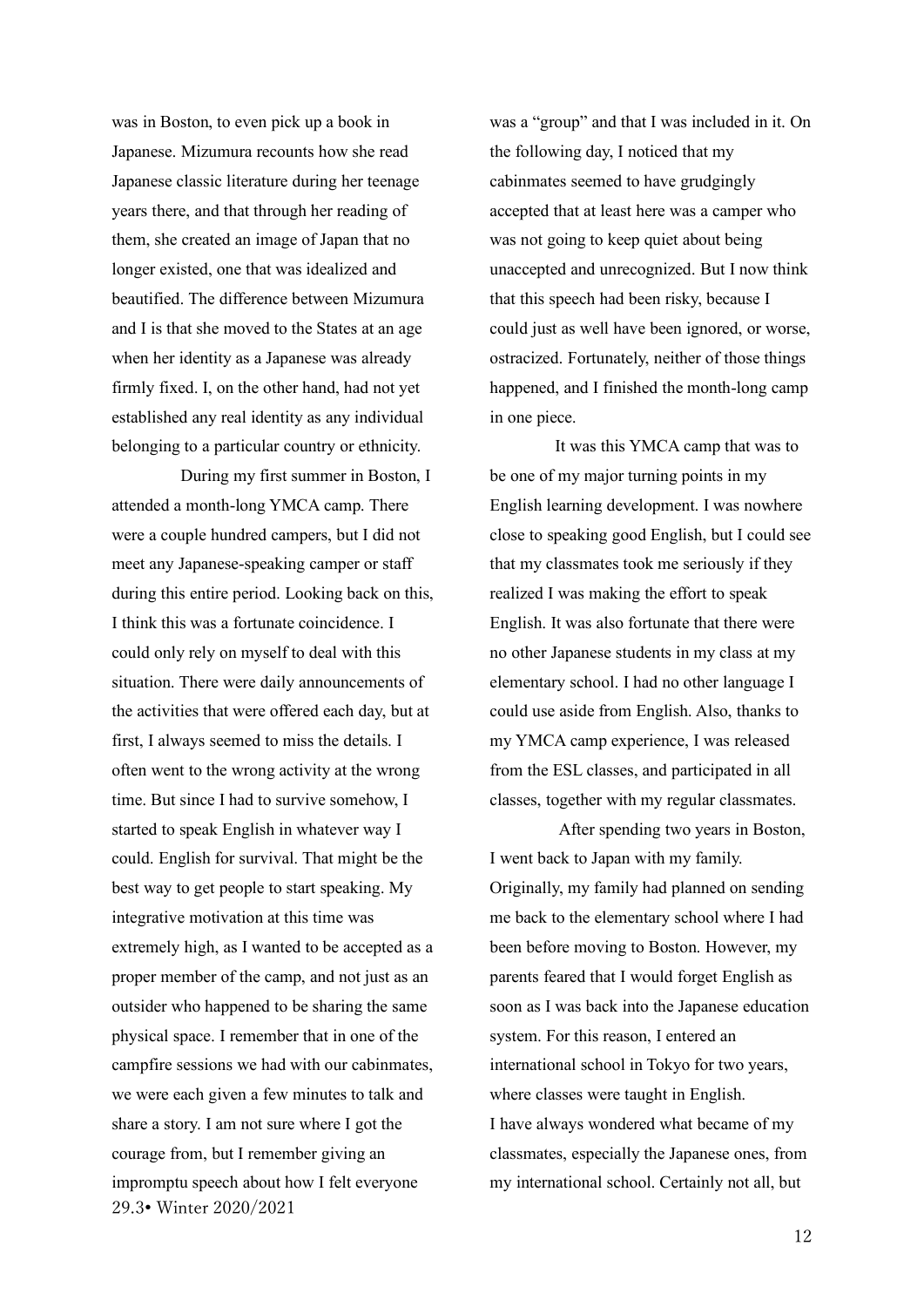some had been there, because they were the ones who never quite found their place within the Japanese education system, either socially or academically. They were, so to speak, the children who had become outsiders of their own country's education system. There were no Japanese classes at this school, which meant that for Japanese students, their ability in Japanese automatically fell behind others who attended non-international schools. Did the parents of these children hope that their children would become "global citizens"? It seemed as though we were all becoming not balanced- bilinguals, but semi-linguals. Since the academic standards were not very high, most students probably would have had difficulty getting into the top schools in the States. Similarly, their chances of entering the top raking universities in Japan were not high, because they were already out of the "system", and once one is out of it, it is usually very difficult to get back in.

29.3• Winter 2020/2021 After going back to the States to attend four years of high school, I spent the first two years of college in London, studying piano performance. I am sure that I have good memories of the city somewhere, but I cannot recall any now. Speaking American English in London really did not seem like a good idea, but with my identity firmly established in American English, I could not throw it out the window, just because I was living in London. It was amazing though to see the difference in the way these Londoners treated me, depending on which accent I used. I felt that I had two handicaps. The first was that I was speaking English with an American accent.

The second seemed to be, although I would rather not believe it, that I was an Asian speaking with an American accent. Racism will be an issue anywhere, but London just happened to be the first place where I confronted it head on. One amusing, yet rather bitter experience related to the issue of an accent occurred when I was working as a concert usher in London. During one concert's intermission, a British gentleman in the audience struck up a conversation with me. I have very little memory of the conversation itself, for what he said left such an impact that everything else seemed irrelevant, when he pronounced, "Queen's English is the best. All other English. I don't like them."

It is, in a way, remarkable that one simple and banal remark from a complete stranger---who probably has no recollection of his own words now---can have upon another human being. I am thankful, in a rather twisted way, to this prejudiced gentleman, because it has made me acutely aware of accents as someone earning bread and butter teaching English.

Partially due to my encounter with the man who could not stand any other English except his own, I decided to continue my studies in Leipzig, Germany, where I would no longer have to apologize for my American accent. I did, however, have to apologize for my nonexistent German. In my university there, I met many frustrated professors who had difficulty teaching someone who seemed to understand her own name, but little else. I had gone to Germany with my own little prejudice, which was that most German people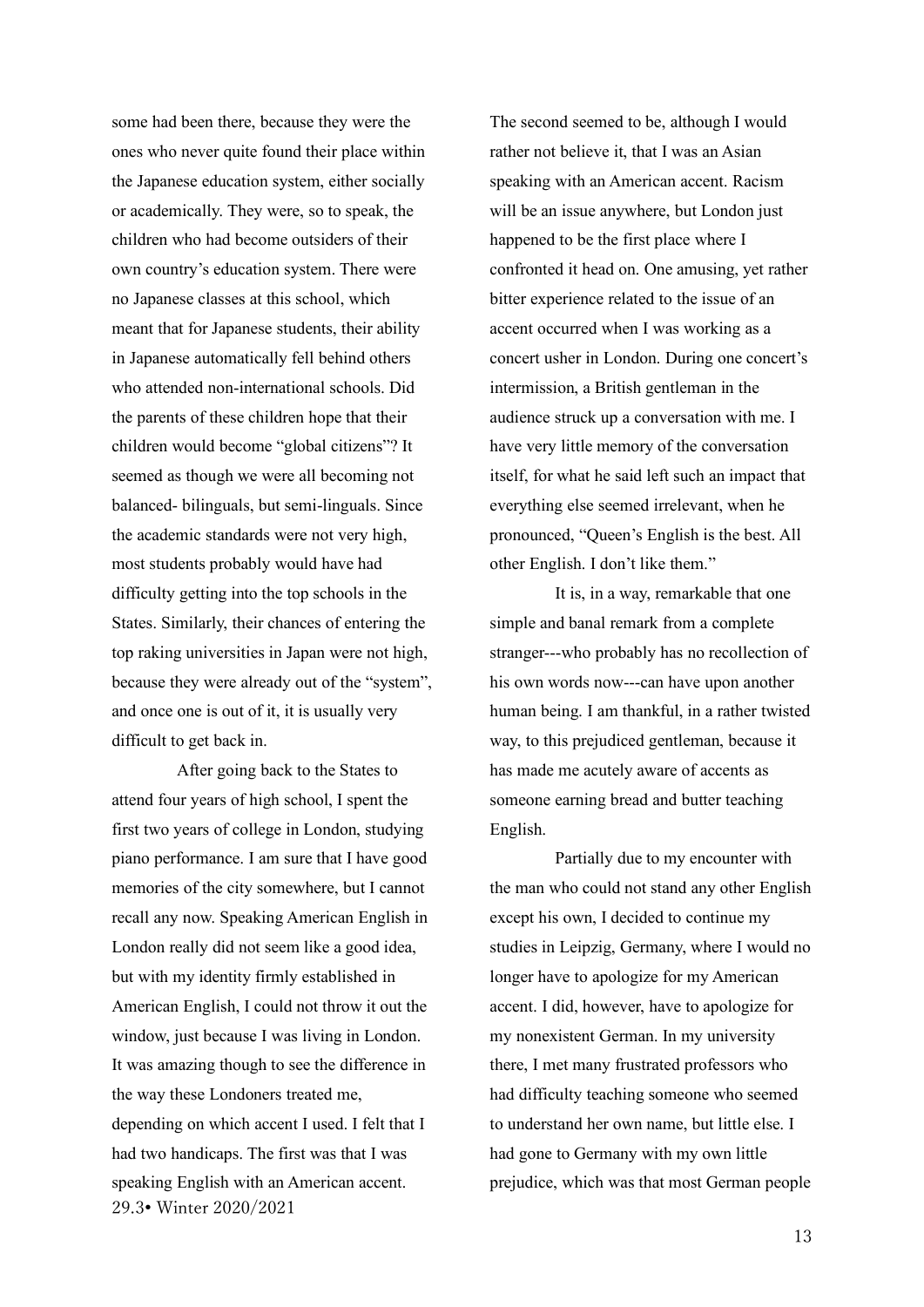can speak English and enjoy talking in English. But in reality, many professors gave an apologetic, yet an irritated reaction when I asked if I could speak in English to them. It was only when my German housemate told me that the older generation of East Germans had to learn Russian as their foreign language that I realized my naïve lack of historical understanding. One amusing exchange I had with a store clerk in Leipzig went like this: "Do you speak English?" I asked. His reply was, "*Nein, ich spreche Deutsch*." ("No, I speak German.")

29.3• Winter 2020/2021 After spending five years in Germany, I returned to Japan in my midtwenties and attended a university for the second time. I quickly realized that I was facing my semi-linguistic crisis. I had started out as a native speaker of Japanese, but somewhere during my teenage years, it had changed to English. This did not mean, however, that my English was as good as someone who had been born and raised in an English-speaking environment. To add to the confusion was German, which I had never mastered. It seemed that the amount of whatever linguistic skill I had remained the same. It was just how that skill was divided up between the languages that had changed over the years. Strangely, I was now feeling utterly alien in my own country, and with the language that used to be my mother tongue as a child. People who met me for the first time seemed to have difficulty placing me in their known categories of people. It seemed customary to be asked, "But you aren't a *junjapa*, are you? You must be a *nannchatte-* *Japanese*, right?" For any readers unfamiliar with these awkward and somewhat politically incorrect-sounding terms, *jun-japa* is a shortened form of *junsui-Japanese*, which translates to "pure Japanese." To my relief, this concept of "pure" had no racial connotations. Instead, it was used to find out whether one was a returnee not. The other terminology, *nannchatte-Japanese*—which I found equally unsettling—was used to put me in the category of the undefined.

As a student in a Japanese university, I was alarmed by my low level of Japanese. I had been successful in convincing myself that I was proficient in Japanese, but this perception changed instantly when I was unable to follow the academic lectures in Japanese without a frantic use of my Japanese-English electronic dictionary. As one would panic when losing one's wallet or a cellphone, I panicked when I could not locate my electronic dictionary. My kanji writing, especially by hand, was worse than an elementary school student's. Whenever someone asked me to fill out a form in Japanese, I broke out in cold sweat. Essay writing in Japanese was unthinkable. My presentation skills in Japanese were laughable. People's reactions were even more amusing. They gave looks of puzzlement because they saw someone who looked very Japanese and spoke the language without any noticeable accent, yet I was displaying multiple signs of my *un-Japanese-ness*, whatever that may be.

I scrambled to meet my graduation requirements by taking classes that were offered in English. Whenever I saw that my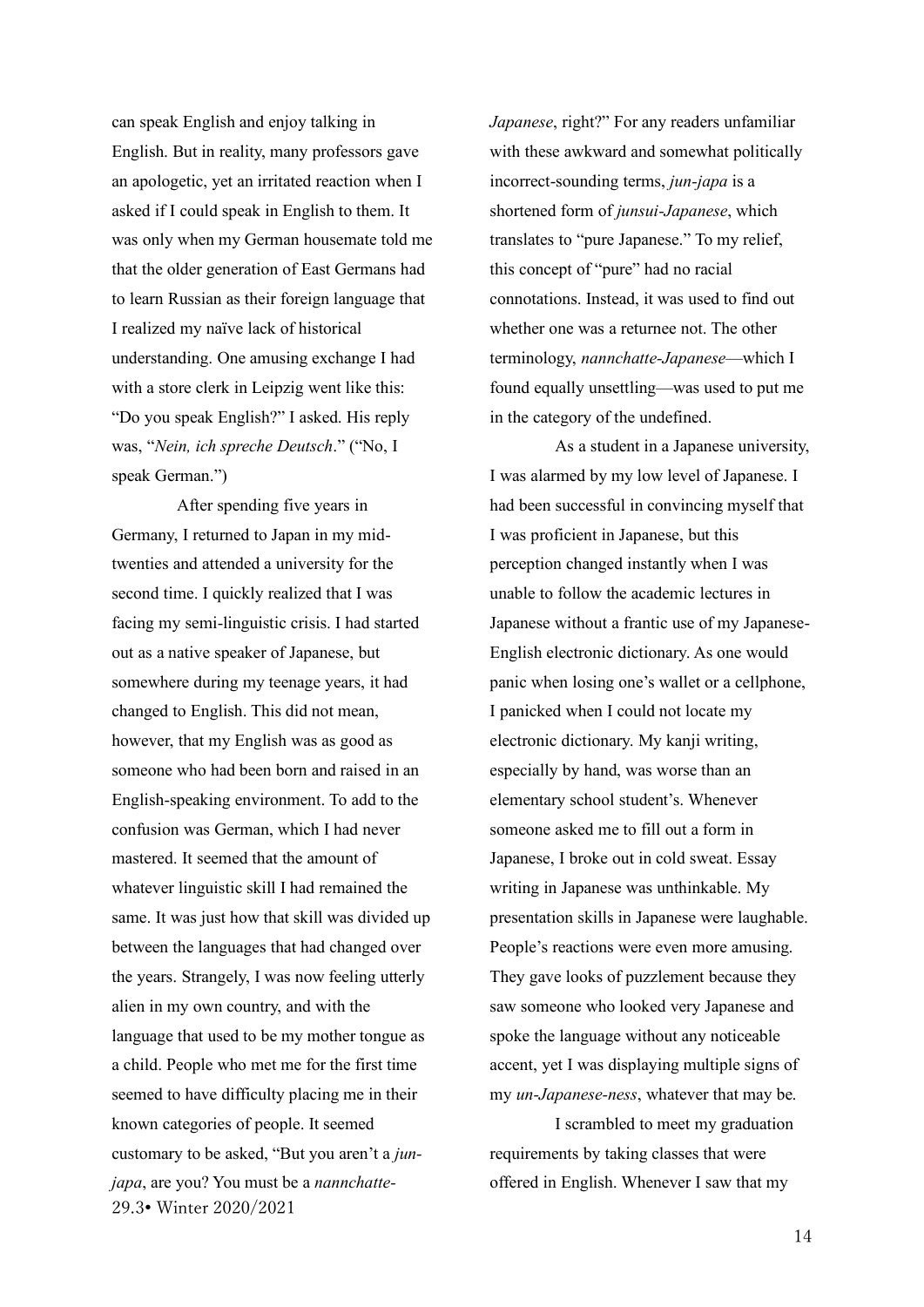GPA was going down the ladder, I enrolled in courses taught in English in order to raise it the best I could. It was as though I was going through the same experience that I had as an elementary school student in Boston. In order to relearn or perhaps acquire Japanese, I started to read books aloud in Japanese, although not the books for children, as I had done with my English learning. When I went to study in my university's library, I made sure to pick a corner desk when working on my brightly colored kanji drill books meant for elementary school children.

I have been back in Japan now for ten years, and working as an English teacher, I have met people with similar backgrounds who are straddling multiple languages and cultures. There is no doubt that all have

struggled with their languages in some way. But one factor that contributed to my struggle with both Japanese and English was the timing of learning them. I was nine years old when I was thrown into an all-English-speaking environment. Looking back, I think that my foundation in Japanese had not been firmly established then, which is why I later came to feel more at ease using English rather than Japanese. I have always felt somewhat halfbaked, and that is the potential danger of changing the linguistic environment for a child in their linguistically sensitive period, whenever that may be. I have experienced years of both linguistic and cultural confusion, although I do not mean to complain, for they have also enriched my life in more ways than I would probably ever know.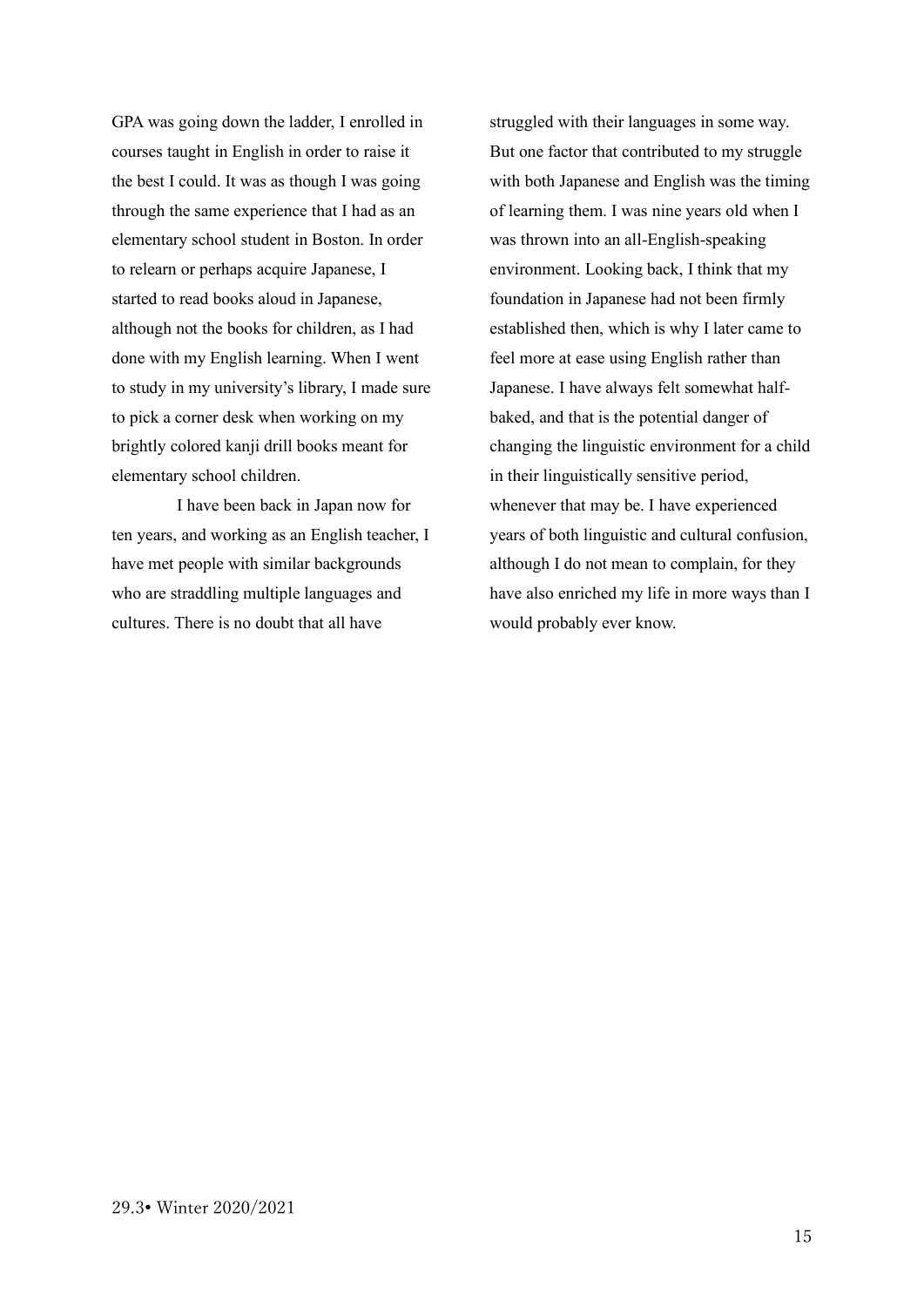#### <span id="page-15-1"></span><span id="page-15-0"></span>**2020 Resource Review: Online Updates and Apps for Bilingual Early Learning** by Danica Young

The pandemic has pushed everyone online even more than before and there's no question that parents have been exhausted with their share of online learning, game play, and Netflix. Yet, in saying this, developers have also seemed to jump at the chance to expand their options and offer more. While many readers in our community have reported success with online programs for early learners like *Reading Eggs* (Mason, 2016), *Baby Sign Time* (Kaga, 2017) and BBC's *Alpha Blocks* on the English side, we thought we'd take this time to scan the web and see if there was anything new available, that is specifically targeted at language acquisition for bi/multilingual learners who are just starting out. This article also adds parents' comments found on some of the popular social networking sites. Families raising young bilingual children were also asked their thoughts about some of the resources mentioned in this article. Finally, as most of the above-mentioned programs cost money, we did our best to focus on FREE ones, since at this early stage, many families just want a try before continuing to invest more money in online pursuits!

#### **Bilingual Learning Apps**

29.3• Winter 2020/2021 1. The *Baby Learn Languages* series (iOS) has several apps, each for learning a different language. Parents can input a primary language and the app. uses that information to make visual flashcards to help children master

simple vocabulary such as food, animals, and nature. Users can only play a couple packs for free, and then after that it costs 120 yen per pack or 730 yen to open all of the packs. There are three levels: learn mode, memory game, and word quiz. One positive aspect is that users can both see the pictures and read the words, so it works for very young children who need to improve their vocabulary. [https://apps.apple.com/us/app/baby-learn](https://apps.apple.com/us/app/baby-learn-languages/id507280005)[languages/id507280005](https://apps.apple.com/us/app/baby-learn-languages/id507280005)

#### 2. Poly.cards

Poly.cards is very similar to the above series, except its cards use drawn figures instead of photographs and the free card bundles are a little more practical. Parents can set the two languages they want their child to learn within the app, instead of just one like in *Baby Learn Languages*, but the pay bundles are more expensive at 1100 yen for five sets and 2700 yen for the lifetime bundle. https://apps.apple.com/bg/app/polycards/id1490778651

#### 3. Pepe Loves Books

This is an absolutely adorable app., based on both content and graphics, but unfortunately only available from English to Spanish. As you will find with many of the app options, only a small smattering are actually free. This one, however, is an exception, in that it's a whole children's book in a series of very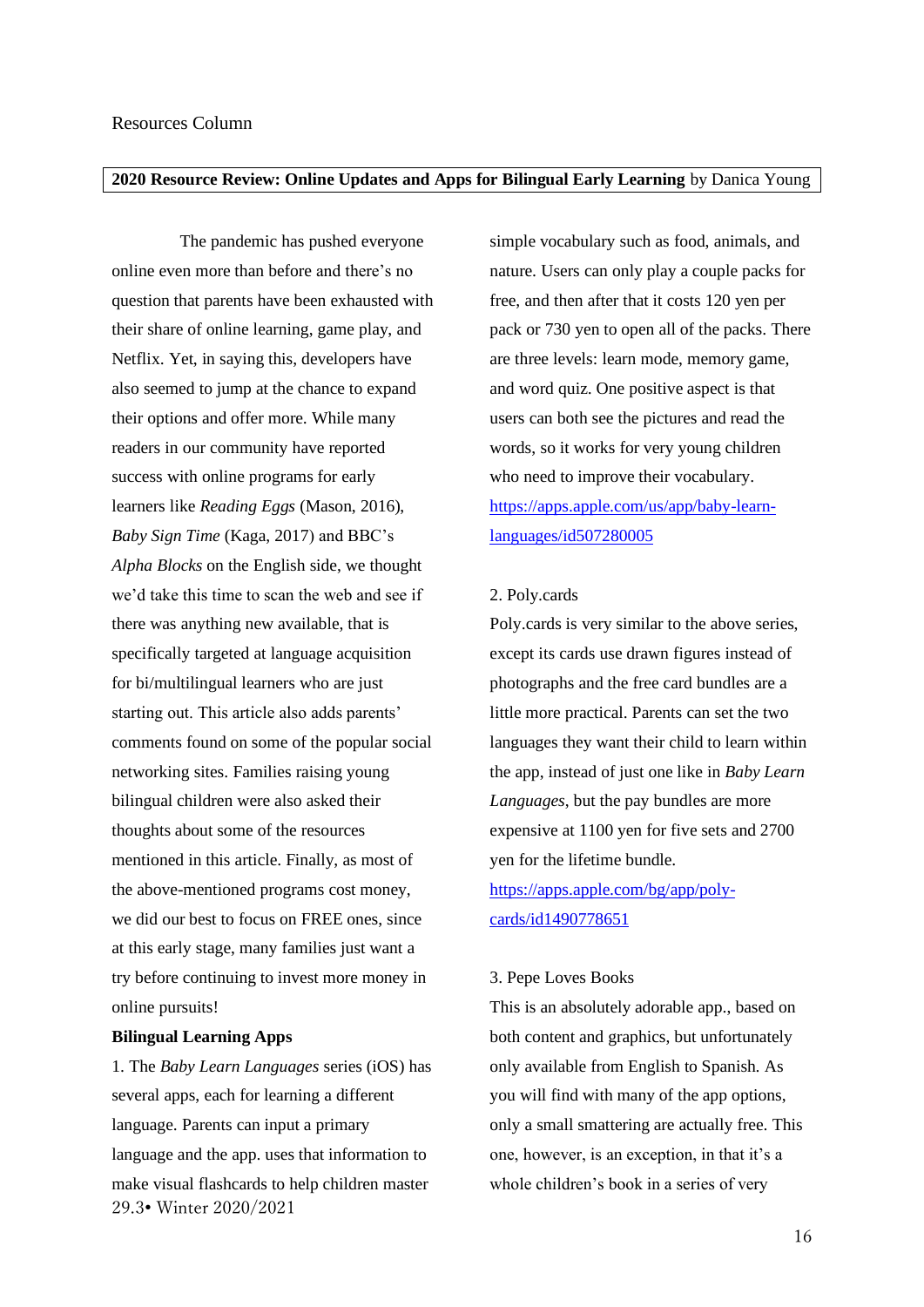sweet, well-animated stories about Pepe the dog, based on a real live dog. There is a special bonus feature where you are linked to a page where you can see pictures of Pepe. I love how the story can be put into both English and Spanish and there is the option of reading to yourself or being read to. So far only one other Pepe book is available for about 99 cents USD, but two more are on the way.

# [https://apps.apple.com/us/app/pepe-loves](https://apps.apple.com/us/app/pepe-loves-books/id930323063)[books/id930323063](https://apps.apple.com/us/app/pepe-loves-books/id930323063)

#### 4. PIBO

29.3• Winter 2020/2021 This is an app with a very nice library of Japanese children's books that the app can read aloud. There are 369 books available, but again like most of the "free" apps, the books have to be unlocked to read more of them. They are very visually attractive, and are definitely books that I have seen previously on store shelves with attractive covers and illustrations, which are great for young readers of hiragana and katakana, as they can read along or listen to the app reader read. They also have different levels labeled such as 1 year old to 3 year old, so it is easy to pick the books that are age and level appropriate. The only drawback is that the stories are only in Japanese and the language cannot be changed. As one mother mentioned, her husband, who is the native Japanese speaker, comes home late from work and is often too tired to read bedtime stories (or the children are already asleep), so an app like this helps her get input. [https://apps.apple.com/us/app/pibo-japanese](https://apps.apple.com/us/app/pibo-japanese-picture-books/id765195011)[picture-books/id765195011](https://apps.apple.com/us/app/pibo-japanese-picture-books/id765195011)

#### 5. Mochian

Mochian is like a Japanese language online learning textbook for English-speaking students, but only the basic beginning levels are free. The positive aspect is that the lessons extend all the way to the N1 level. They have flippable flashcards with pronunciation and a picture, so users can see different variations of the word. It also occasionally tests the learner for practice. It's cutely animated and the lessons are broken down into easy compartments - such as "Nice to meet you", "At School" and "Traveling". It's very much like a learning textbook on-the-go, but requires headphones. It's a great way to brush up on Japanese.

6. Rainbow Mimizu's Hiragana and Katakana These free apps are definitely geared towards young learners of Japanese. There is practice for writing, and recognizing the symbols and their sounds. There are separate apps for hiragana and katakana, but both are quite fun and come with cute animated practice games. The characters speak slowly and have good pronunciation, so it doesn't sound too robotic. One parent commented to me that "She played the hiragana one a little. She likes it but unfortunately her Japanese is still limited so I'm not sure how much she understood. She was bored with it after 15 minutes." (A. Yasua, personal communication, 2020) The sentiments that many other parents expressed were similar. The games on this website failed to keep their children's interest for very long.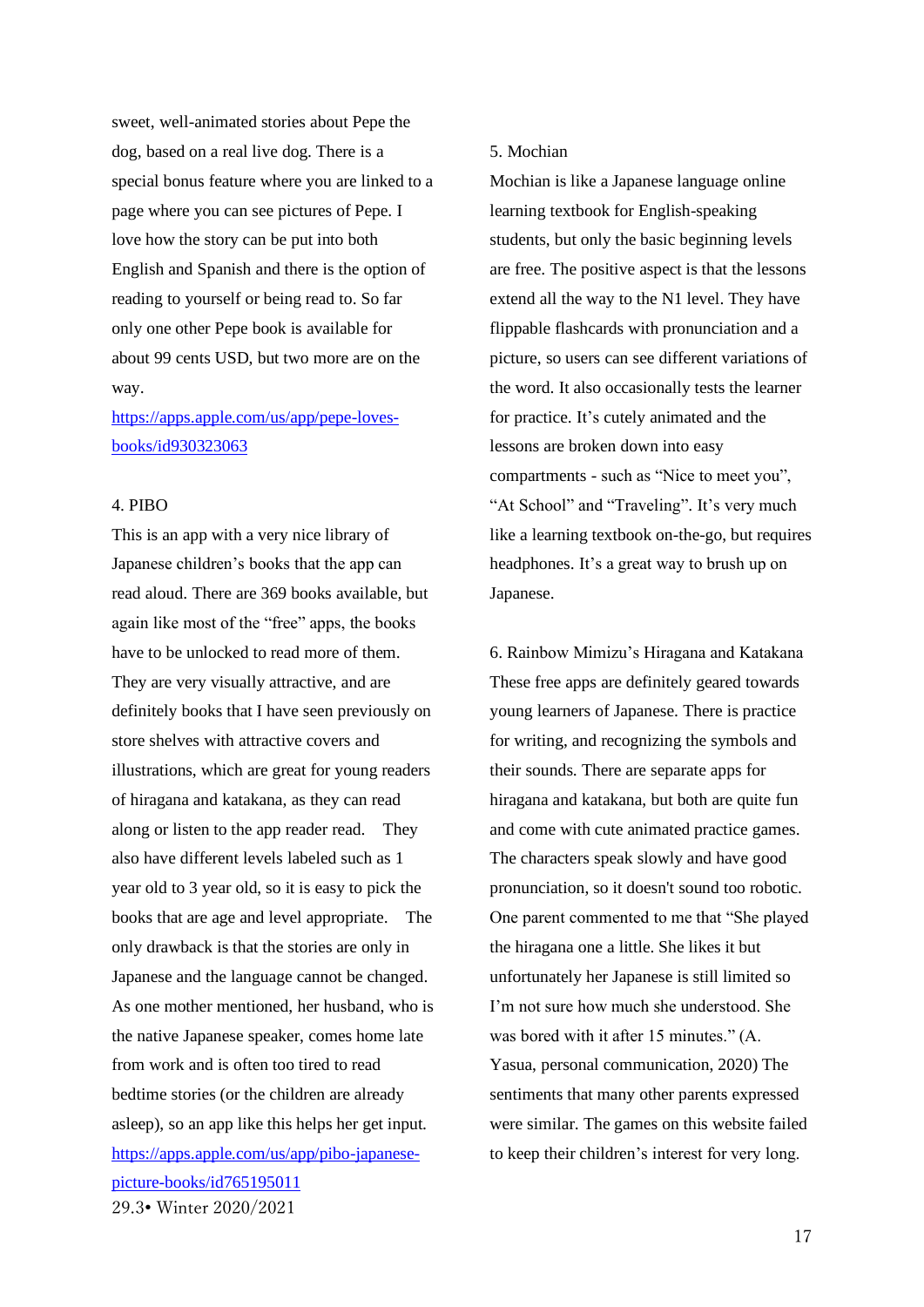They may be well-intentioned overall, but typically don't hold the children's interest. <https://www.rainbowmimizu.com/>

#### 7. Lingo Deer

This app is more or less a competitor for Duo lingo. It consists of free language learning games, with little competitions to motivate the user, and is full of extremely diverse activities for tasks such as sentence order, reading, writing, and pronunciation. It is freer and very diversified, but it's also very popular with a lot of language options so it's quite possible readers have already heard of it and/or used it. If not, it is definitely worth a try. Unlike a lot of apps on this list, Lingo Deer has the freest content, in that it doesn't have as many in-app purchases. It is definitely worth a try for many ages, not only young learners.

# <https://www.lingodeer.com/>

## **The Results**

29.3• Winter 2020/2021 Unfortunately, overall, most of the families that were asked to look at and try the apps were unsatisfied with them for various reasons. An American mother mentioned that her child isn't allowed on the phone yet, and that the above-mentioned list includes nothing for Kindle. Also, at nearly 3-years-old, her child is only just starting with the pre-literacy phase. (A. Yasua, personal communication, April, 2020). At this stage, it's a challenge for children to engage so actively with apps like these when they are not yet reading. She mentioned that her young ones are interested in shows like *Paw Patrol* and *Daniel Tiger*, so learning apps related to their favorite characters are more motivating. Another

mother mentioned the same about her 3-yearold son, who likes songs from *Sesame Street*, *Elmo*, and *Okaasan-to-Isshou*. Apps related to these shows peak his interest for long periods of time. With that said, we also know from bilingual families that active parental engagement at this stage is essential in the prereading years, and so there may be benefits of just being exposed to the language and having input while playing on the apps with mom and dad, albeit it feels like the app. is ineffective.

When it comes to lower elementary school students, past bilingual reports have mentioned that apps are not used so much for learning vocabulary and language, but rather for trouble-shooting problem areas and reinforcement, such as spelling and reading fluency in English, as well as basic reading comprehension and Kanji practice in Japanese. These children responded better to learning apps that gamified their learning experiences. They mentioned voluntarily spending time on and enjoying free games like Scrabble, Wheel of Fortune, and Hangman. Thus, for the next article in this series, free apps. for bi/multilingual elementary school students might be a topic to explore, after they are able to engage with them more.

#### **Conclusion**

In the words of Graham Mackenzie (Spring, 2017), "There are undoubtedly a lot of very poor English language learning apps aimed at young learners out there and it can take a lot of work to trawl through them all and find something that is both educational, intuitive and fun…. What is important is that an app has long term appeal so that a child will keep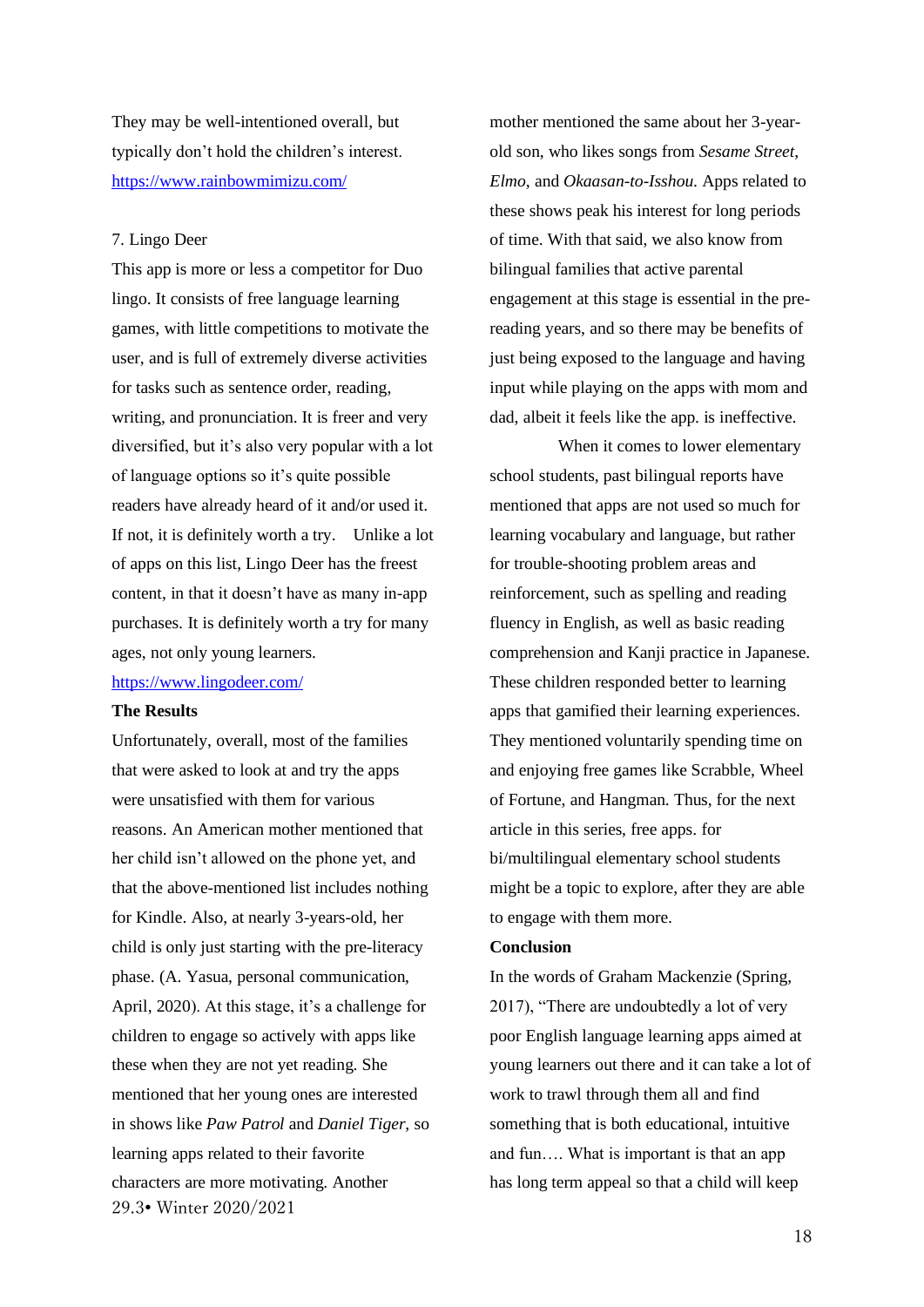going back to it, be it to get extensive phonics and spelling practice or exposure to TV in English, and we have found it is often worthwhile paying a little bit of money for those kinds of apps when you find them. Unfortunately though, there will likely never be a magic app solution for all the more challenging aspects of literacy, so don't throw away those workbooks just yet." These words go along perfectly with the findings here. These free apps are often not effective because they are not often the type that can keep children's attention in the long run. Paying for higher quality definitely makes a huge difference. With any sort of practice material, especially when it comes to apps and online materials, ideally, users will return time and time again in order to maximize practice time and cement what they are learning. It would be hard to call an app effective that cannot manage to do that.

It seems that the apps available currently through the Apple app store that have the label of free in Japan are lacking in these crucial areas, especially when trying to compete with special free and cheaply available options such as YouTube programs and Netflix. Currently these apps have not

managed to measure up in the minds and hearts of their targeted audiences and are lacking a "sticky" quality. But as times can and do change; there is a clear market for better and more effective free apps to emerge in the future (especially if they can profit off of ads). It also serves to keep in mind that apps are only reinforcement and practice. They aren't going to ultimately teach language. While the right tools can be essential to ignite the passion to learn and keep young learners coming back, for now, it seems that purpose is better served by using paid apps rather than free ones.

#### **References**

- Kaga, J. (2017, Summer). Baby Signing Time": Using Sign Language as a Bridge for Introducing an Infant to Two Languages at Once. *Bilingual Japan, 26* (2). 17-21.
- Mackenzie, G. (2017, Spring). English Language Learning Apps for Young Learners: A 9-year-old's Journey. *Bilingual Japan, 26* (1). 18-20.
- Mason, S. (2016, Spring). Reading Eggs Review. *Bilingual Japan, 25* (1). 18-20.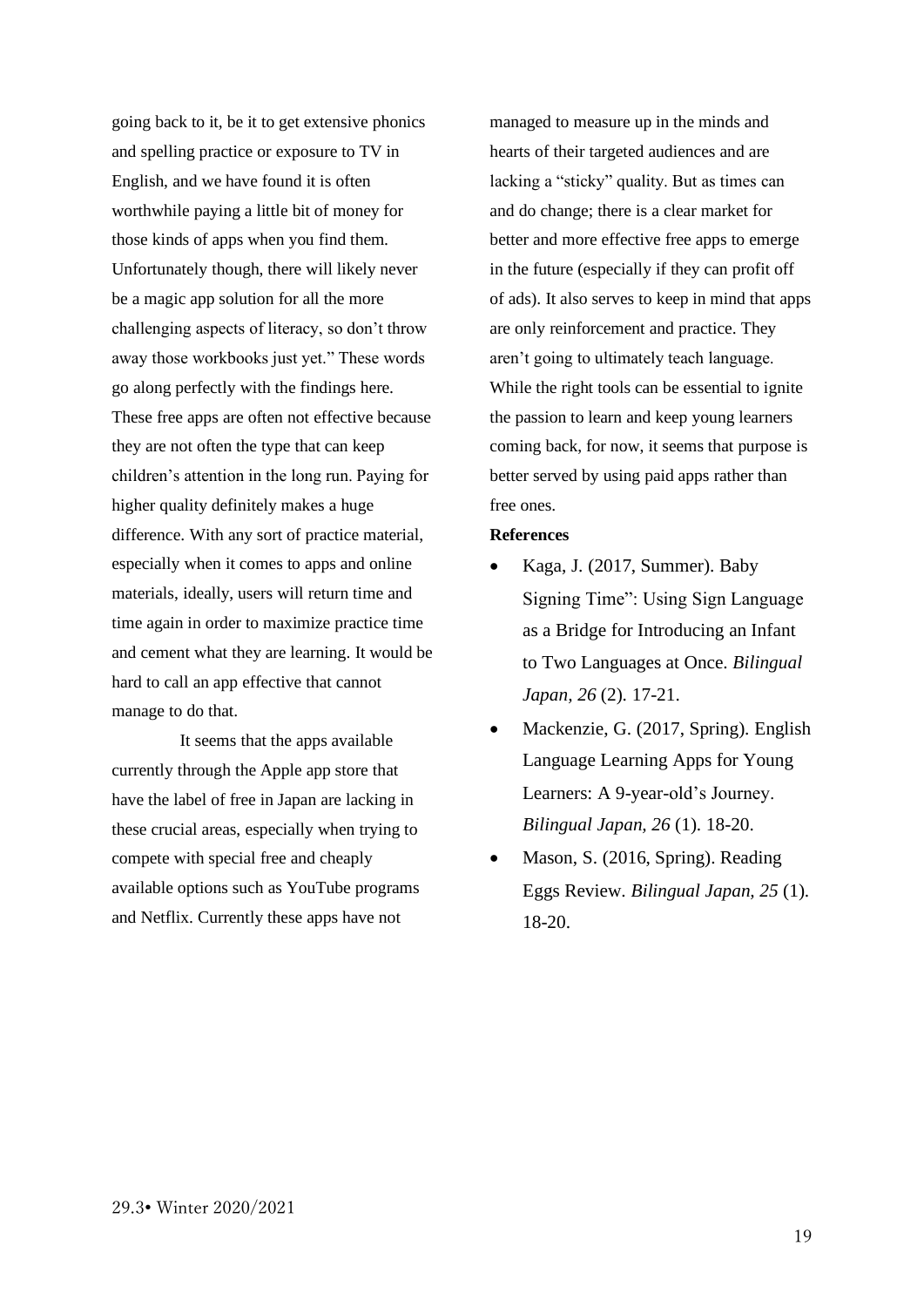## <span id="page-19-1"></span><span id="page-19-0"></span>**Foreign Father, Three Kids, Cope with Passing of Japanese Mother – Part 2** by Roger Grabowski

In Part One of this article, I explained that my wife Misako and I were committed to raising our children bilingually in Japanese and English. I concluded Part One by writing that, when she passed away suddenly in April 2017, leaving me the single father of a nine year-old boy and seven and five year-old girls, "I was confident that Misako and I had at least laid the proper groundwork for our children to function in both English and Japanese as my family started the next, unknown chapter of our lives." I never could have imagined how soon our kids' bilingualism would be necessary. As Misako lay in the hospital, about to pass away, my parents, siblings, and a couple good friends came to Tokyo from the U.S. to be with us. As I was busy at the hospital, and then with the subsequent funeral arrangements, our children were pressed into service as translators, helping my family with everything from ordering food and giving directions to taxi drivers to reading the buttons on our washing machine and TV remote. Amidst the crushing grief, not to mention the overwhelming busyness of taking care of all of the necessary arrangements, I can't imagine what I would have done without the kids' help. In addition, I suspect that spending time with our American family helped them negotiate the initial sadness and confusion that they suddenly had thrust upon them as their mother lay dying.

After the funeral, my family returned to the U.S., our kids went back to school, and we embarked on this next, unknown chapter of our lives. I had always been involved in as many aspects of child-raising as I could, but there was much that I had never had to consider, as I could entrust Misako with all Japanese paperwork and communications; those were now left up to me to deal with or ask for help with (I remember realizing that I did not know how to say fabric softener in Japanese).

My university allowed me to cut back to two days a week of teaching for that first semester as my family adjusted to our new life. Indispensable to making that adjustment have been Misako's parents, particularly her mother, who, despite dealing with her own grief of losing a child, came over often to help me with the mountains of paperwork (school, banking, taxes, legalities, etc.) that Misako would have taken care of previously. As I returned to a more full-time work schedule, she continued to be a constant presence in our lives, coming over several times a week to wait for the kids to come home from school. I am truly blessed that I have been able to rely on her to help us. She has even been nice enough to give me the occasional "night off", staying over or taking the kids to her house.

I always did my best to help out around the house and I made dinner on

29.3• Winter 2020/2021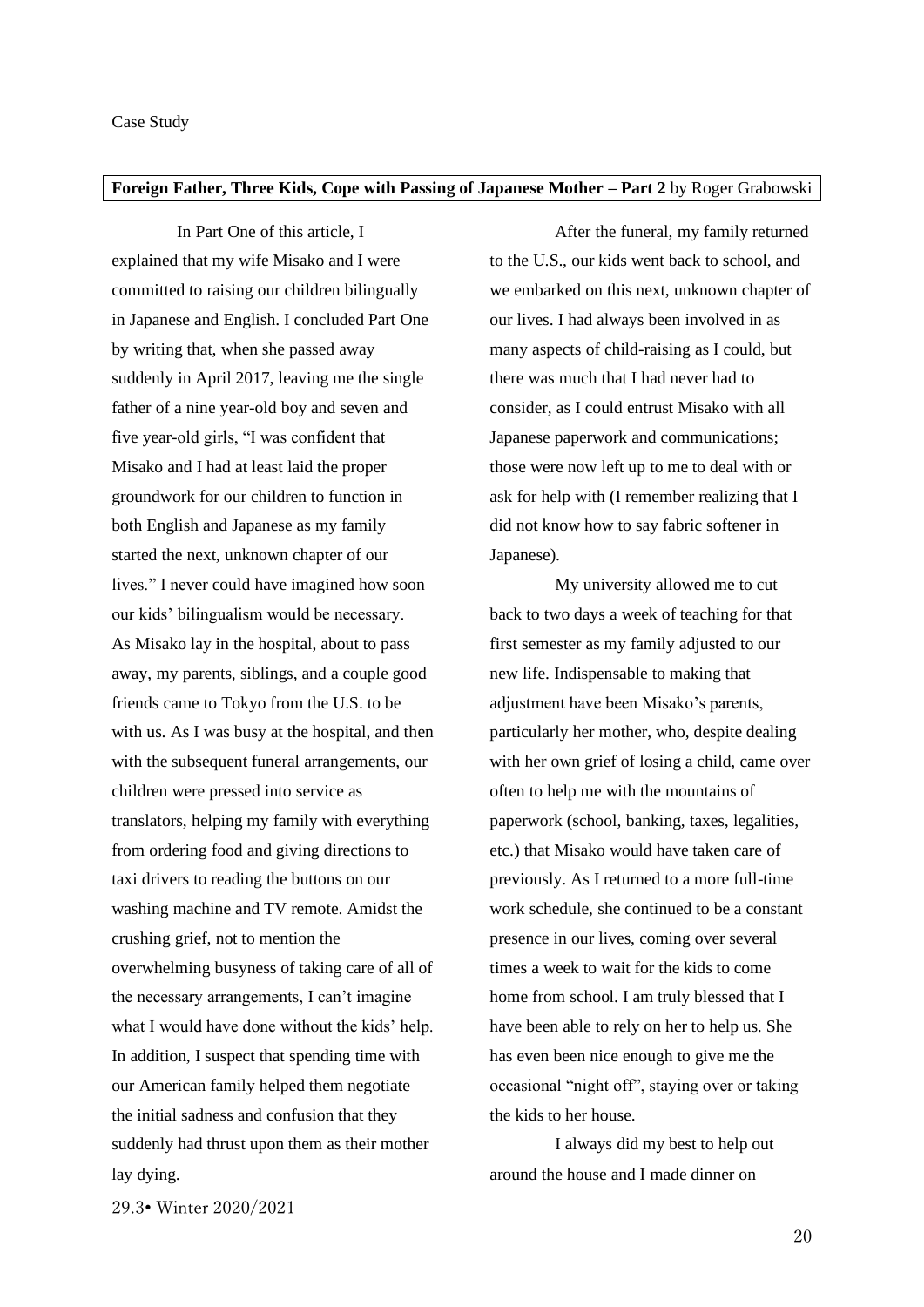weekends. But, since Misako was home more and I worked a lot, she obviously did most of the cooking and cleaning. Obaa-chan is usually nice enough to do a load of laundry when she comes over--and she is a genius of closet/cabinet/dresser organization--but the housework basically comes down to me. I tell my students that housework is my "other job". Fortunately, I enjoy cooking and have gradually built up my arsenal of recipes mostly Japanese--to go along with our old weekend favorites. Initially, I got a few comments like "Mommy's curry was better" (true enough—it was better) but our children are not picky eaters, fortunately, and I have them help me plan meals to keep everyone happy.

29.3• Winter 2020/2021 Part One detailed our informal policy of language use in our house, which I called "Daddy's Home", in which everyone was expected to speak English while I was in the house. Our children have lived their entire lives in Tokyo, have gone only to Japanese public schools, speak Japanese as their first language, and have limited exposure to English. Our policy was meant to maximize that limited exposure, which is mostly time spent with me. Obviously, that policy changed dramatically after Misako's death—Obaa-chan does not speak a word of English, so when she and I are both here, my kids and I code-switch vigorously, with them often carrying on two conversations at the same time. However, when it is just the four of us, they speak much more English. Part of the Daddy's Home policy was to speak only English at the dinner table and, while I still try to enforce that,

sometimes I am just too tired. However, just as it had been before their mother passed away, they and I still communicate only in English.

We still play games such as Uno and Connect Four in English when time permits. Unfortunately, the pernicious presence of the iPad has cut down on such interaction, as I suspect it has in many families. In addition, the kids have their favorite Japanese television shows, some of which we watch together, but even as we watch a show in Japanese, we comment and make fun of it mostly in English.

Another way in which our children's emerging bilingualism has come into play that I never would have expected is that I often need their help with Japanese. I (justifiably) lack confidence in my written Japanese ability and when I have to write messages to their teachers in their renrakucho -- a booklet, delivered back and forth by the child, in which teachers and parents communicate by writing messages -- or compose emails or Line text messages, I often ask them for editing help. It no doubt has helped them with their metalinguistic awareness in Japanese as they correct my clumsy writing and help me with the finer points of grammar. ("It's wa, not ga, Daddy!") I must admit that their willingness to help me often makes me over-reliant on them, even in situations I should take care of myself. When the telephone rings and I do not recognize the caller's number, I'll lazily hand the phone to Rob and say "Here—deal with this."

Unfortunately, one parental duty that I cannot help them with very much is homework support. I can handle elementary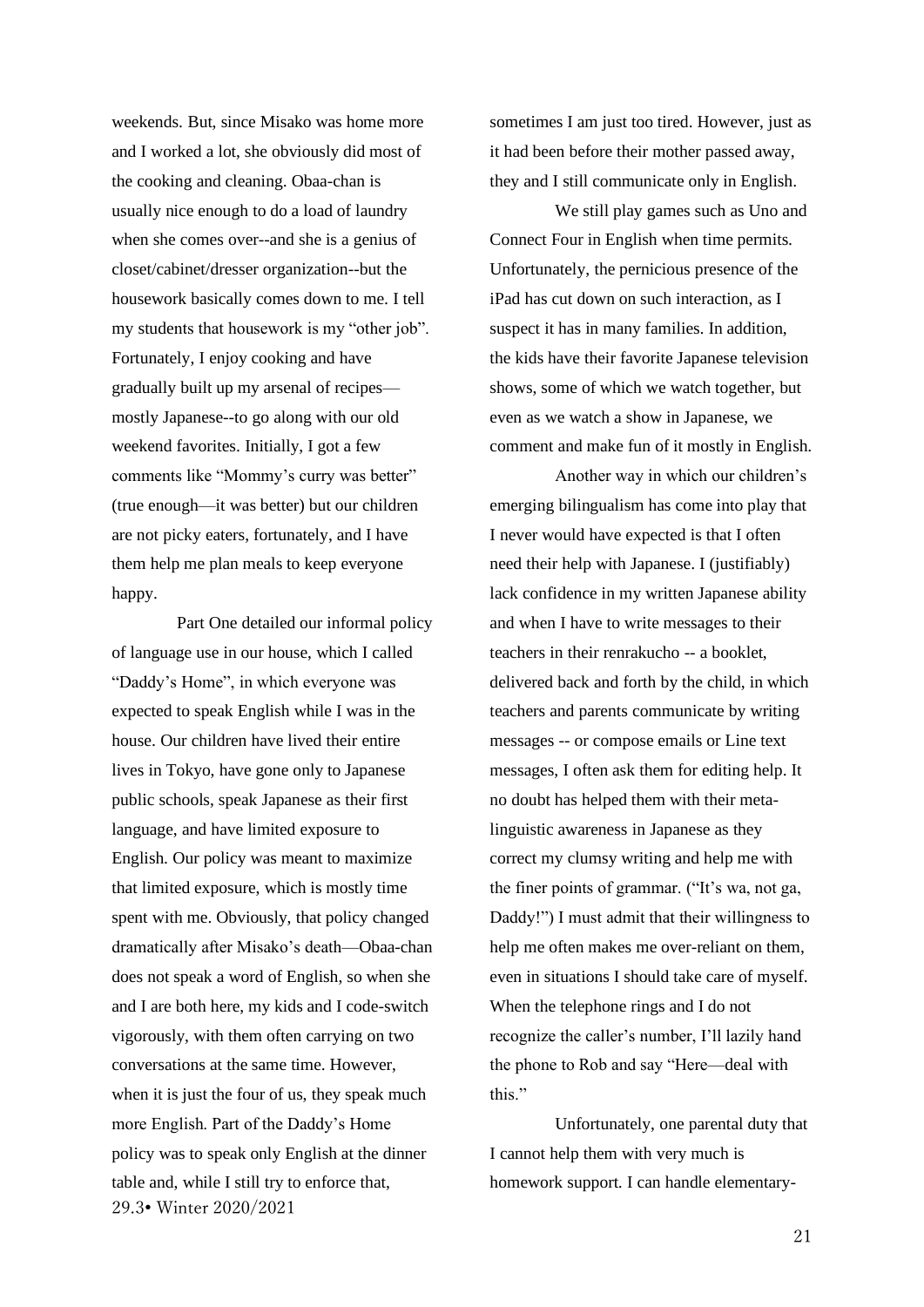school level arithmetic, but when it comes to kanji or Japanese reading, they rely on Obaachan, their friends, and each other as I am useless.

As I described in Part One, when Robert was seven or eight years old, he became engrossed by American sports, which became his "spark" to engage with English, as he watched games, read about sports, and talked to me, all in English. I had been hoping for a similar spark for my daughters, and finally it emerged in the form of "tween" movies and their companion soundtracks. In particular, becoming engrossed in Disney's Descendants series led to the High School Musical and Zombies series, and The Greatest Showman, among others. Watching the movies multiple times and singing along to the soundtrack CDs led to noticeable improvement in their comprehension and vocabulary, often in funny ways, as Sayaka and I have a running argument as to whether a character is rapping what's up or wassup. They have watched a few movies in both English and Japanese and then compared the two. Asami told me that Frozen II was better in English, "because the jokes are funnier", an experience I hope will encourage her to always opt for the original English soundtrack when watching a movie or TV show.

29.3• Winter 2020/2021 I have never worried about their English listening and speaking, which has developed naturally from living in our bilingual house. But recently I have put more focus on fostering their literacy development. When there is an opportunity, I sit down and read with them for a few minutes at least. It is worth noting that this has been a rare positive development to come out of the 2020 coronavirus pandemic, as I have worked from home most days and we have had vastly more time to read together. Previously, I was too busy. Usually, they read out loud to me and I help them when necessary; depending on the text, they might read quietly and then they tell me about it or ask me questions. As much as possible, to maintain their motivation, I let them choose what they want to read, unless they chicken out and pick something far too easy. Asami (third grade) and Sayaka (fifth grade) enjoy low-level graded readers and the Atama ii series of "choose your own adventure"-style stories.

The time we have spent reading together has led to noticeable gains in fluency, phonetic awareness and word recognition for all three children, but most of all for Rob (first year of junior high), who enjoys reading about sports and geography and whom I have challenged with graded readers and timed readings brought home from my university. He told me recently that he is still a bit more comfortable reading in Japanese, which is not surprising, but enjoys English reading more. (We had a good laugh when his junior high English class was practicing writing the alphabet the day after he had read the sports page of the Japan Times with me.) At the very least, I would like to instill the habit of reading into them, as their mother loved books, as do I. One less successful activity that I have tried is the "English Diary", for which the rules are very simple: each entry must be at least one new sentence about anything and it must be a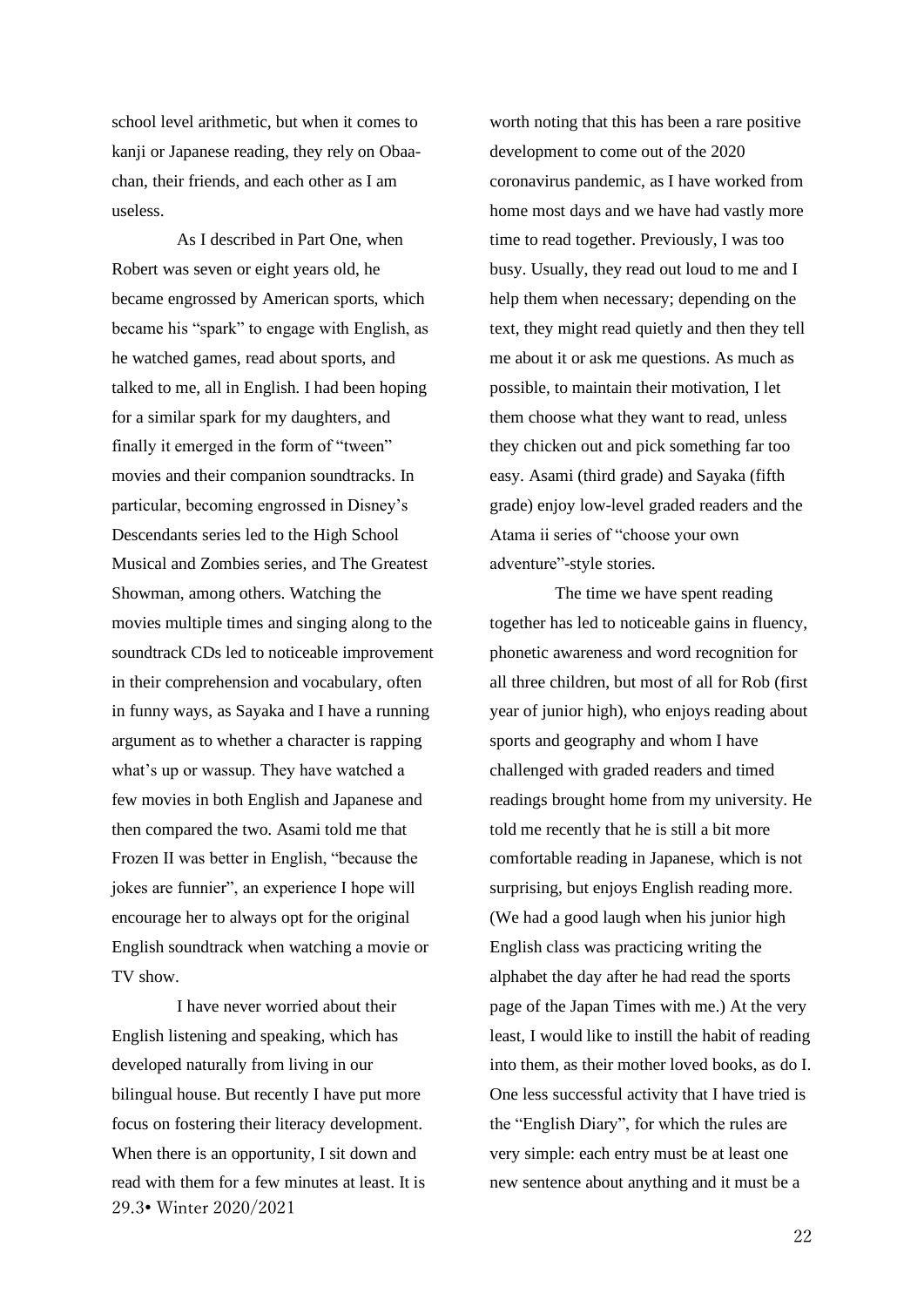new and original sentence, which we will then check together. It certainly has helped them, especially with easy spelling and punctuation. Unfortunately, it only works if I make them do it, which I tend to forget to do, sometimes for very long stretches.

When Misako died, I described my Japanese as "intermediate but quite conversational". As I mentioned, I frequently rely on our children and mother-in-law to help me. But, as the primary caregiver and single parent, I find myself in situations in which I have to use Japanese, particularly regarding their schooling and activities such as ballet, basketball, and baseball. It has become entirely routine for me to be the only Westerner (and usually the only man) present at parents' meetings and gatherings. In such formal settings I certainly do not understand everything being said—not even close—but I am able to get by in one-to-one situations like parent-teacher conferences, in which the language is more casual and in which I can ask for clarification when I don't understand. On the whole, my Japanese has improved, but I am still not nearly as proficient as I need to be. When her mother died, Asami was entering her final year of yochien - Japanese kindergarden - which is notorious for its rules and parental involvement. As any yochien parent would tell you, it is absolutely not meant for single-parent families. I made a constant mess of which days Asami was to bring a bento, wear her gym clothes or uniform, come home early, etc. I made it through in one piece thanks only to the

generous help of other moms, to whom I came to sign off my messages as nayanda papa, "dad in distress". I have needed a bit less help navigating elementary school, as my two older kids were already there when Misako died. When necessary, however, I am able to call upon a circle of my kids' friends' parents who have been extremely helpful and understanding of our family circumstances and my limited language skills. I do not know if it actually "takes a village to raise a child", but it has certainly taken the generosity of a Tokyo neighborhood to help me raise mine.

Outside of our home, our children still do not have much exposure to English. Prior to 2020, we took annual summer visits to Chicago and they even got bonus spring break trips to the U.S., travelling with my sister and my parents. In the States, they spend so much quality time with their cousins and are immersed in playing and watching bad TV in English that, when we came back to Tokyo last August, Robert was finishing his summer vacation writing homework and turned to me and said "How do you say statue in Japanese?" as he had forgotten. (I am proud to say I was able to answer him.)

The past three years have gone by very quickly. Sometimes when I am annoyed or stressed out I have to remind myself that, in losing their mother at a very young age, my children have gone through a horrible trauma. I will never understand how that feels. However, they have continued with their lives just as they probably would have if their mother were still here, and their perseverance gives me strength. They talk about their